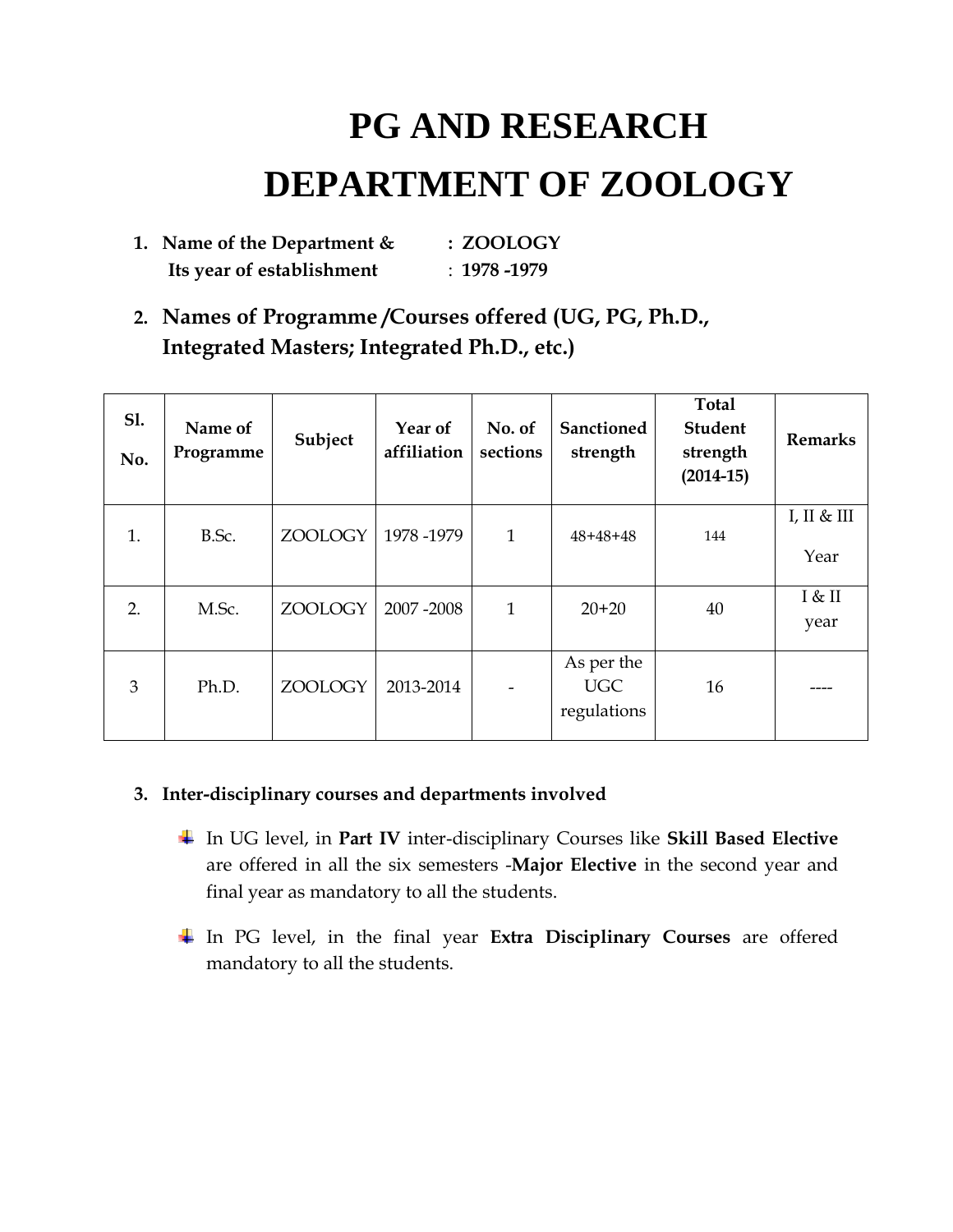|                 | Interdisciplinary courses   | Departments involved           |
|-----------------|-----------------------------|--------------------------------|
|                 | <b>Skill Based Elective</b> | Botany and                     |
| UG Level        |                             | Chemistry                      |
|                 | Non - Major Elective        | <b>Nutrition and Dietics</b>   |
|                 | Extra Disciplinary          | Environment and health         |
|                 |                             | General and Applied Entomology |
| <b>PG</b> Level |                             | <b>Fisheries Biology</b>       |
|                 |                             | Vermitechnology                |
|                 |                             | Research Methodology and       |
|                 |                             | <b>Bioinformatics</b>          |

#### **4. Annual/Semester/Choice Based Credit System:**

**Semester pattern with Choice Based Credit System**

#### **5. Participation of the department in the courses offered by other departments:**

Our department extending the research oriented Skills to

Chemistry and Botany Students and Research Scholars

#### **6. Number of teaching posts sanctioned and filled (Professors / Associate Professors / Asst. Professors)**

| <b>Post</b>                | <b>Sanctioned</b> | <b>Filled</b> | Vacant |
|----------------------------|-------------------|---------------|--------|
| <b>Associate Professor</b> |                   |               |        |
| <b>Assistant Professor</b> |                   |               |        |
| <b>Guest Faculty</b>       |                   |               |        |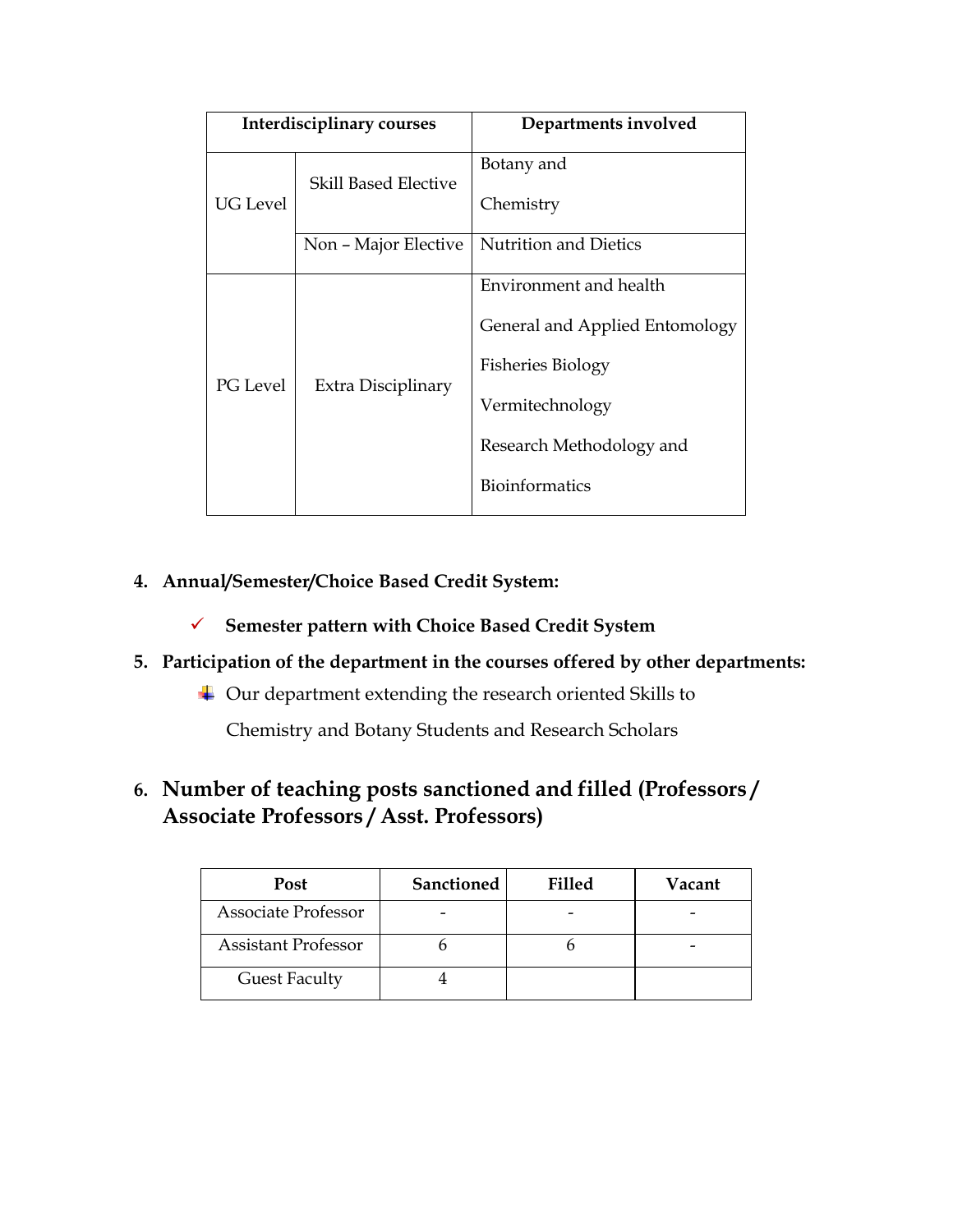| 7. Faculty profile with name, qualification, designation, specialization (D.Sc./ |
|----------------------------------------------------------------------------------|
| D.Litt./ Ph.D./M.Phil., etc.)                                                    |

| S1.<br>No. | Name & Qualification                                                    | Designation                   | Specialization                                           | No. of<br>Year's<br>Experience | No. of Ph.D.<br>students<br>guided in the<br>last 5years |
|------------|-------------------------------------------------------------------------|-------------------------------|----------------------------------------------------------|--------------------------------|----------------------------------------------------------|
| 01         | Dr. J. Gokulakrishnan,<br>M.Sc., M.Phil., DOA.,<br>Ph.D.                | <b>Assistant</b><br>Professor | <b>Bio Diversity</b><br>Conservation &<br>Vector control | 16                             | $\overline{4}$                                           |
| 02         | Dr. S. Lakshmanan, M.Sc.,<br>M.Phil., Ph.D.                             | <b>Assistant</b><br>Professor | Environmental<br>Toxicology                              | 10                             | $\overline{2}$                                           |
| 03         | Dr. M. Nalini, M.Sc.,<br>M.Phil., Ph.D., PDF<br>(Czech Republic, Korea) | Assistant<br>Professor        | Immunobiology<br>of Invertebrates                        | 09                             |                                                          |
| 04         | Dr. R. Subramanian,<br>M.Sc., M.Phil., Ph.D.                            | Assistant<br>Professor        | Sericulture                                              | 13                             |                                                          |
| 05         | Dr. M. Sangeetha, M.Sc.,<br>M.Phil., Ph.D.                              | <b>Assistant</b><br>Professor | Crustacean<br>Biology                                    | 02                             |                                                          |
| 06         | Dr. B. Kavitha Bharathi,<br>M.Sc., Ph.D.,                               | Assistant<br>Professor        | <b>Forest Ecology</b>                                    | 04                             |                                                          |
|            |                                                                         | Self Finance Stream           |                                                          |                                |                                                          |
| 01         | Dr. P. Sivakumar, M.Sc.,<br>B.L.I.S, Ph.D.,                             | <b>Assistant</b><br>Professor | Fish Taxonomy                                            | 9                              | 6                                                        |
| 02         | Mr. Balu Selvakumar,<br>M.Sc., M.Phil.                                  | <b>Assistant</b><br>Professor | Vector Biology                                           | 10                             |                                                          |
| 03         | Mrs. T. Senthamizhselvi,<br>M.Sc., M.Phil.                              | Assistant<br>Professor        | <b>Bio-Statistics</b>                                    | 10                             |                                                          |
| 04         | Mr. K. Elanchezhian,<br>M.Sc., M.Phil., B.Ed.                           | <b>Assistant</b><br>Professor | Aquaculture                                              | 6                              |                                                          |

## **8. Percentage of classes taken by temporary faculty–Programme-wise information**

| Sl.No. | Programmes | <b>Session</b> |
|--------|------------|----------------|
|        |            |                |
|        |            |                |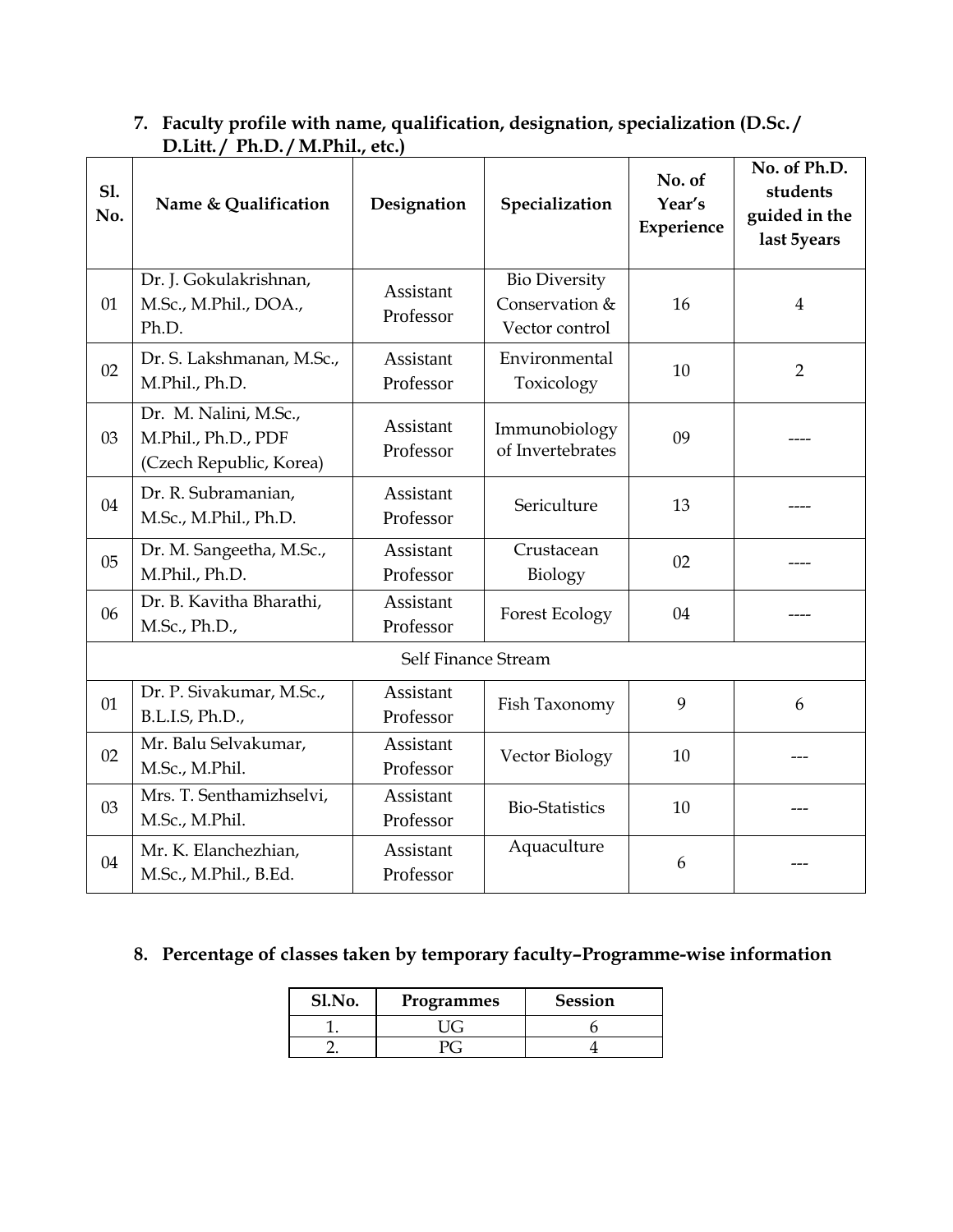#### **9. Programme - wise Student Teacher Ratio**

| Sl.No. | Name of the Programme | Student teacher ratio |
|--------|-----------------------|-----------------------|
|        | UG                    | 15:1                  |
|        | PC.                   | 15.1                  |

#### **10. Number of academic support staff (technical) and administrative staff sanctioned and filled:**

| Sl.No. | <b>Staff</b>  | <b>Sanctioned</b> | <b>Filled</b> |
|--------|---------------|-------------------|---------------|
|        | Lab Assistant |                   |               |
|        | Museum Keeper |                   |               |
|        | Sweeper       |                   |               |

**11. Number of faculty with ongoing projects from a) national b) international funding agencies and c) Total grants received. Mention names of funding agencies and grants received project-wise.**

**Completed Projects:-**

| <b>Sl. No.</b> | Name of the Faculty   | Project title                                                                                                              | Name<br>of the<br>Project | Grant<br>Agency                                        | Amount<br>Sanctioned<br>(Rs.) |
|----------------|-----------------------|----------------------------------------------------------------------------------------------------------------------------|---------------------------|--------------------------------------------------------|-------------------------------|
| 01             | Dr. J. Gokulakrishnan | Marine Turtle Habitat and<br>Nesting Status in Tamil<br>Nadu Coast                                                         | Minor                     | <b>WWF</b><br>(world Wild<br>Life Fund)<br>Delhi       | 50,000                        |
|                |                       | Whale Shark (Ringodon<br>typhis) Tamil Nadu Coast<br>from $2012 - 2013$                                                    | Minor                     | WTI (Wild<br>Life Trust<br>of India)<br>Noida<br>Delhi | 1,35,000                      |
|                |                       | <b>Emergency Relief</b><br>Response flood Affected<br><b>Animals Cuddalore</b><br>District, Tamil Nadu<br>December $-2015$ | Minor                     | WTI,<br>IFAW and<br><b>ERN</b>                         | 2, 07, 500                    |
|                |                       | Screening for the presence                                                                                                 | Minor                     | Tamil Nadu<br><b>State Council</b>                     | 10,000                        |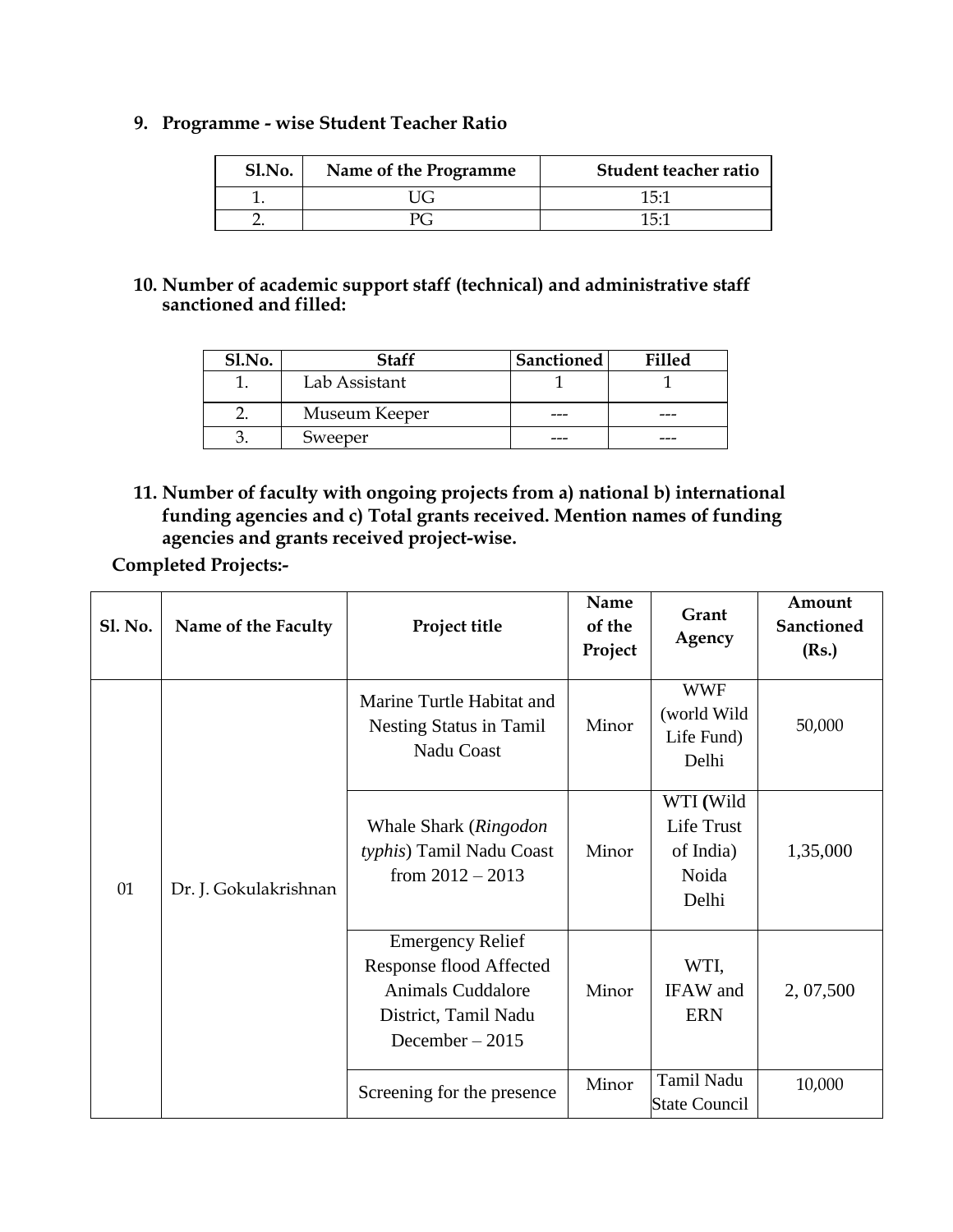|    |                  | of hemagglutinin(s) with<br>cytotoxic potential in<br>crustaceans available along<br>Poompuhar coast                                                     |       | for Science<br>&<br>Technology<br>$Code : BS-08$                                        |        |
|----|------------------|----------------------------------------------------------------------------------------------------------------------------------------------------------|-------|-----------------------------------------------------------------------------------------|--------|
| 02 | Dr. P. Sivakumar | Life history traits of a<br>native freshwater fish<br>puntiussarana (Hamilton,<br>1822) in Cauvery River; A<br>Preliminary study for<br>captive breeding | Minor | Tamil Nadu<br><b>State</b><br>Council for<br>Science and<br>Technology<br>$Code: AS-01$ | 10,000 |

## **On-Going Projects:**

| <b>S1.</b><br>N <sub>o</sub> | Name of the Faculty                                                                                        | Project title                                                                                                                                                                                                                       | Name<br>of the<br>Project | <b>Grant Agency</b>               | Amount<br>Sanctioned<br>(Rs.) |
|------------------------------|------------------------------------------------------------------------------------------------------------|-------------------------------------------------------------------------------------------------------------------------------------------------------------------------------------------------------------------------------------|---------------------------|-----------------------------------|-------------------------------|
| 01                           | Dr. M. Nalini,<br>Principal<br>Investigator<br>&<br>Dr.J.Gokulakrishnan<br>Co-investigator                 | To survey the distribution of<br>Vorticella spp. In water bodies<br>around Melaiyur – Tiruvengadu<br>panchayat, culture it and formulate<br>it as a potential biocontrol agent<br>against the developmental stages<br>of mosquitoes | Major                     | Department<br>of<br>Biotechnology | 8,00,000                      |
| 02                           | Dr. S. Sithanantham,<br>Principal<br>Investigator<br>$\&$<br>Dr. M. Nalini<br>Co-Principal<br>Investigator | To determine the mode of action<br>of green- and myco-synthesized<br>nanoparticles in antidevelopmental<br>activity against the dengue vector<br>mosquito, Aedes aegypti                                                            | Major                     | Department<br>of<br>Biotechnology | 8,00,000                      |

### **Accepted Projects:**

| S1.<br>No.               | Name of the<br>Faculty | <b>Project title</b> | Name of<br>the<br>Project | Grant<br>Agency          | Amount<br>Sanctioned<br>(Rs.) |
|--------------------------|------------------------|----------------------|---------------------------|--------------------------|-------------------------------|
| $\overline{\phantom{a}}$ | $- -$                  |                      | $\overline{\phantom{0}}$  | $\overline{\phantom{0}}$ | $\overline{\phantom{0}}$      |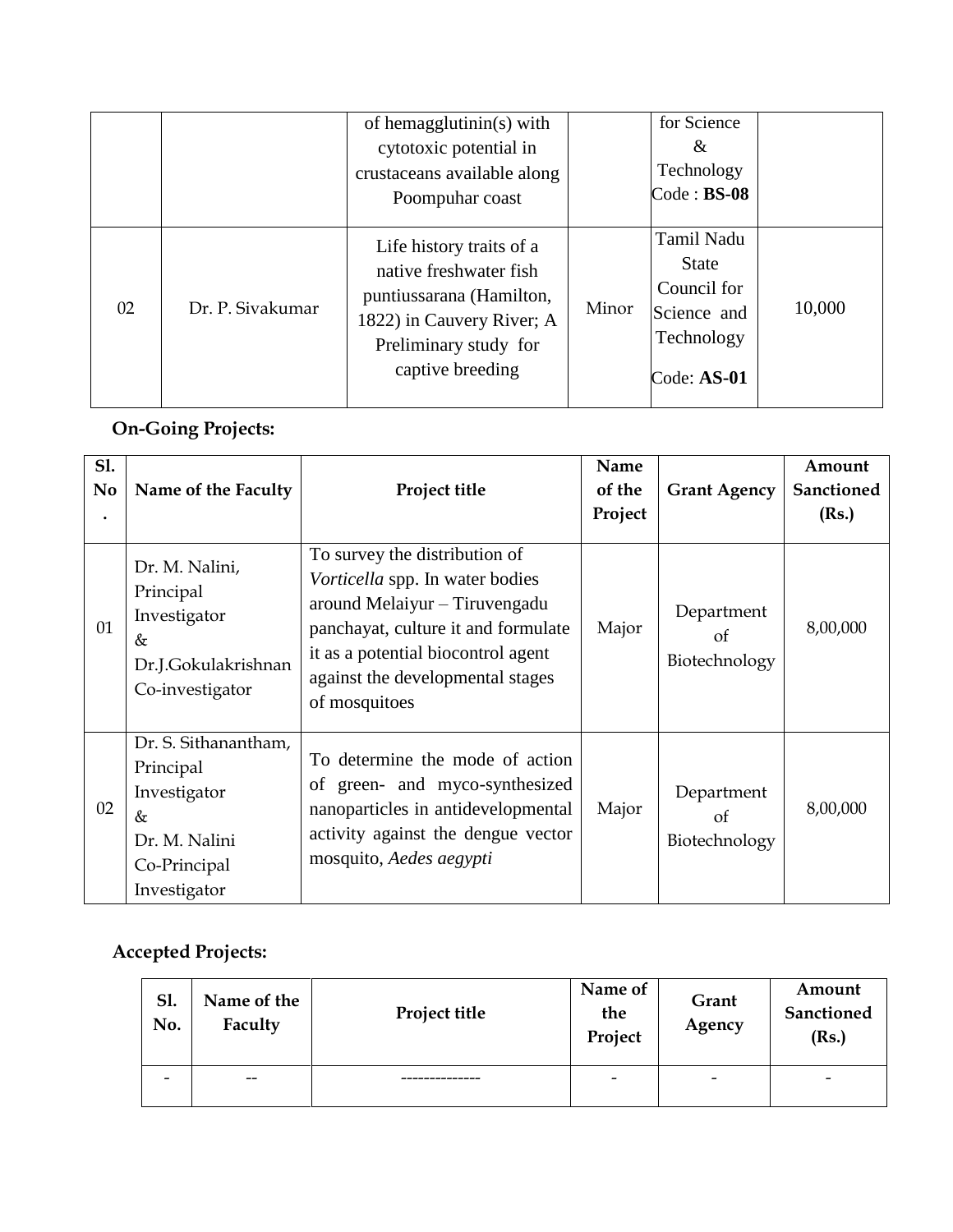#### **12. Departmental projects funded by DST-FIST; DBT, ICSSR, etc.; total grants received:**

| 01 | Dr.J.Gokulakrishnan | $\overline{\mathrm{DBT}}$ | WTI                      | WWF | <b>TNSCST</b>            | 402500 |
|----|---------------------|---------------------------|--------------------------|-----|--------------------------|--------|
| 02 | Dr. M. Nalini       | DBT                       | $\overline{\phantom{0}}$ |     | $\overline{\phantom{0}}$ | 800000 |

### **13. Research facility / Centre with**

#### **State recognition**

- ONE Staff members pursuing research by guiding Ph.D., scholars as the Department has got the recognition of Bharathidasan University, Thiruchirappalli, as an affiliated **"Research Centre".**
- All the research supervisors of the department are members of Department Research Committee and members of Doctoral Committees of other affiliated research centers of the University.

## **National and International recognition**

- Staff members of the department are entrusted with academic responsibilities like re-viewer /referee /judges in many reputed national and international journals as well as in Societies.
- Research supervisors of the department are in the Panel of Indian Evaluators of M. Phil., and Ph.D., thesis of Various Universities
- Staff and Scholars of the department have presented research articles in many scientific forum of National and International Status and published research articles in well reputed Journals.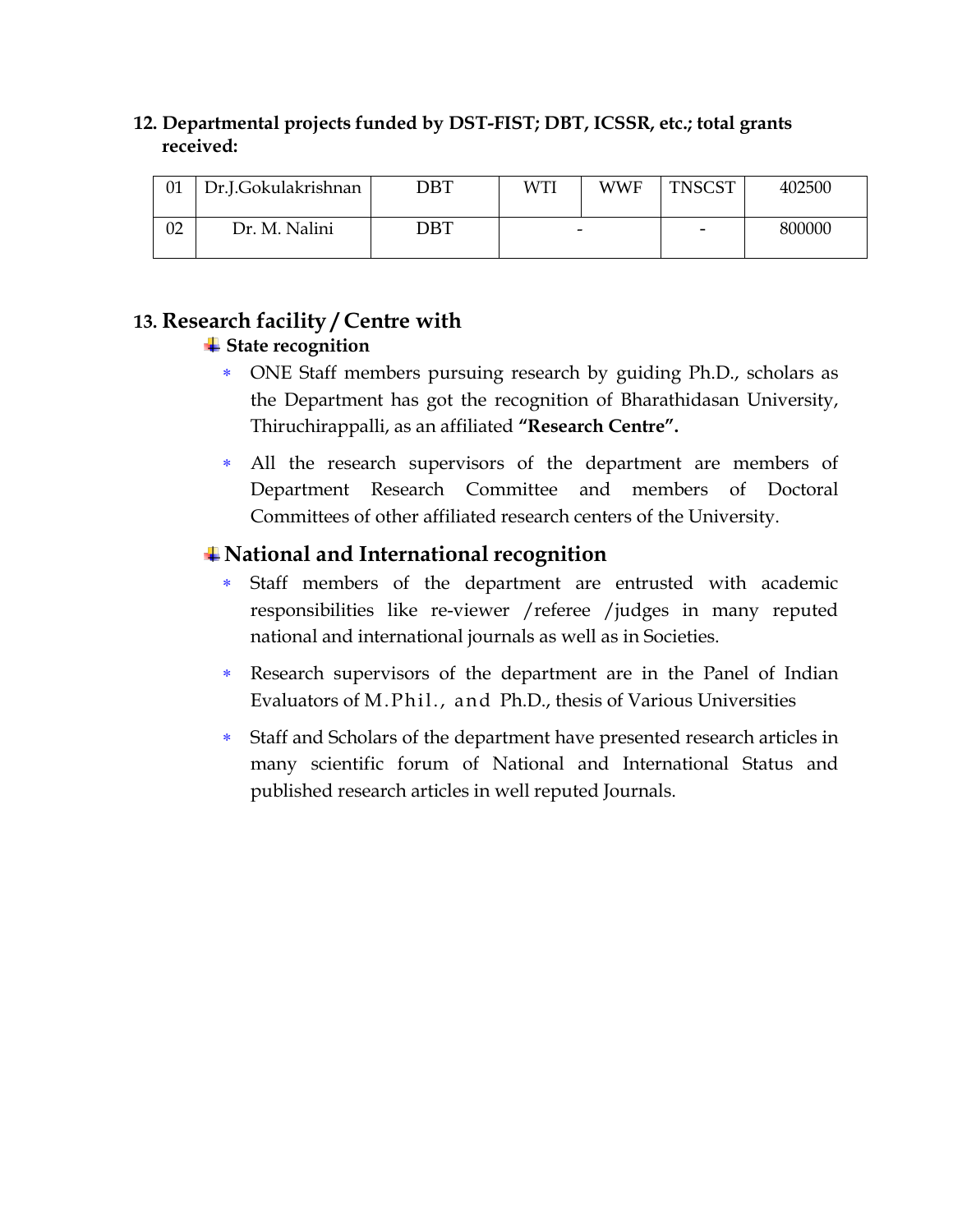#### **14. Publications:**

 **Number of papers published in peer reviewed journals (national / international)**

| S.<br>No.    | Name of the staff       | No. of<br>papers<br>publishd<br>in<br>reputed<br>journals | No. of<br>books<br>Published | No. of<br>papers<br>presented<br>in<br><b>Seminars</b> | Citation<br><b>Index</b> | $h-$<br>index            | $i10-$<br>index          | Invited<br>Lectures |
|--------------|-------------------------|-----------------------------------------------------------|------------------------------|--------------------------------------------------------|--------------------------|--------------------------|--------------------------|---------------------|
| $\mathbf{1}$ | Dr. J. Gokulakrishnan   | 34                                                        | $\mathbf{1}$                 | 3                                                      | 326                      | 10                       | 12                       | $\overline{3}$      |
| 2.           | Dr. S. Lakshmanan       | 12                                                        | $---$                        | $-$                                                    | $-$                      | --                       | $\qquad \qquad -$        | $-$                 |
| 3.           | Dr. M. Nalini           | 34                                                        | $\qquad \qquad \qquad -$     | 5                                                      | 356                      | 12                       | 14                       | $\overline{3}$      |
| 4.           | Dr. R. Subramanian      | 15                                                        | --                           | --                                                     | $- -$                    | $\overline{\phantom{a}}$ | $\overline{\phantom{0}}$ |                     |
| 5.           | Dr. M. Sangeetha        | $\overline{4}$                                            | $\overline{\phantom{0}}$     | 3                                                      | $\overline{a}$           | $\overline{\phantom{a}}$ | $\overline{\phantom{a}}$ |                     |
| 6.           | Dr. B. Kavitha Bharathi | 8                                                         | $\overline{4}$               | $\overline{\phantom{0}}$                               | 6                        | $\overline{2}$           |                          |                     |
|              |                         |                                                           | Self Finance Stream          |                                                        |                          |                          |                          |                     |
| 1.           | Dr. P. Sivakumar        | 22                                                        | $---$                        | $\qquad \qquad \cdots$                                 | 32                       | 3                        | $\overline{2}$           | $---$               |
| 2.           | Mr. Balu Selvakumar     | 22                                                        | ---                          | $---$                                                  | ---                      | $---$                    | $---$                    |                     |
| 3.           | Mrs. T. Senthamizhselvi | 03                                                        | ---                          | ----                                                   | ---                      | $---$                    | $---$                    | $---$               |
| 4.           | Mr. K. Elanchezhian     | 08                                                        | ---                          | ---                                                    | ---                      | ---                      |                          |                     |

\* **Author for correspondence for all the Research papers and Papers presented in Seminars**

- $\checkmark$  Number listed in International Database (For e.g. Web of Science, Scopus, Humanities International Complete, Dare Database - International Social Sciences Directory, EBSCO host, etc.):
- $\checkmark$  All the research papers are published during this assessment period were found in

**❖** Google Scholar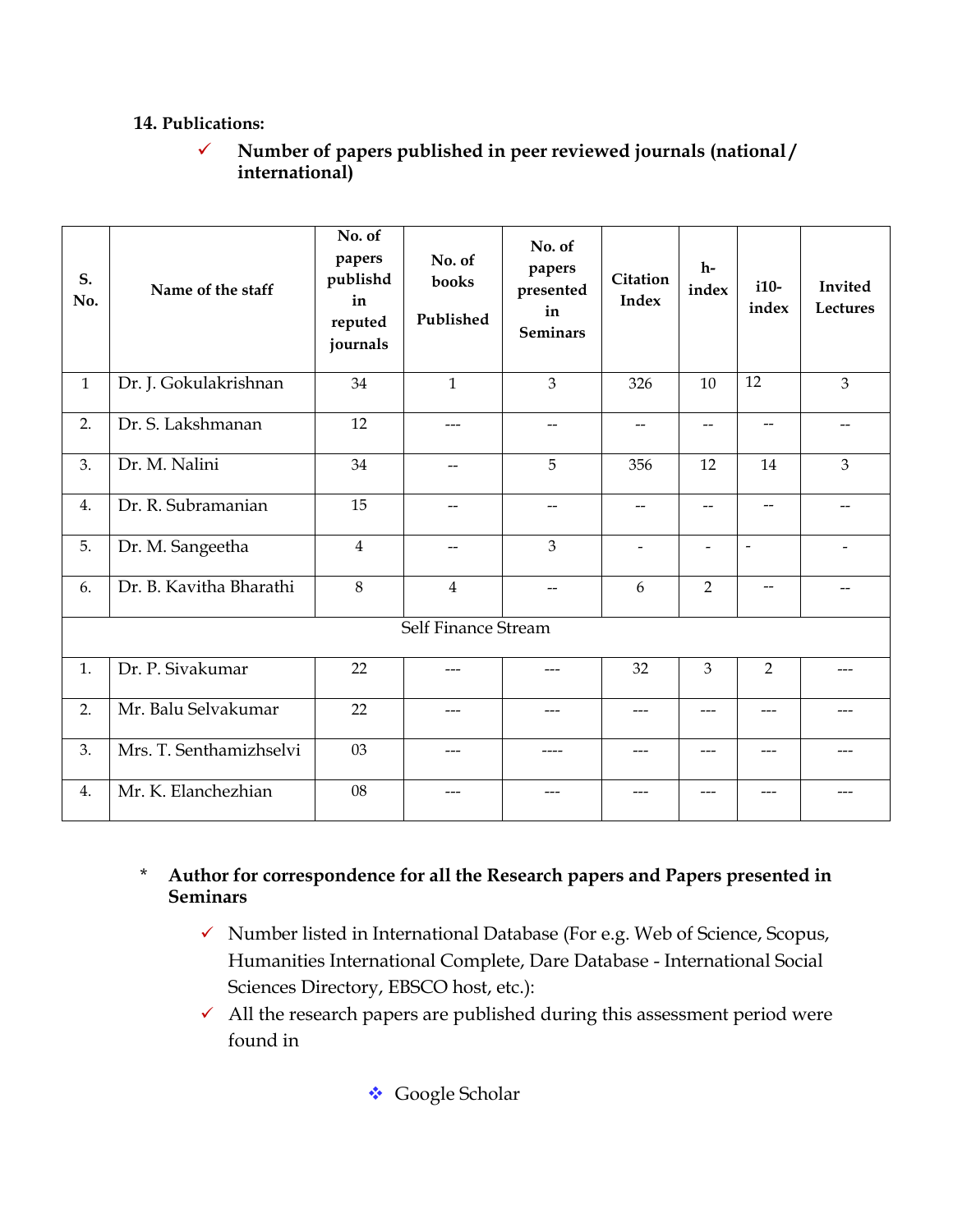- ❖ Research Gate
- ❖ Scopus
- **❖** Get cited
- **❖** Web of Science

For instance, all the faculty names of our department are in almost all the scientific journals data base.

- $\checkmark$  Citation Index range/ average:
	- The articles which are published from the department having Citation indices from**1 to 1000**
- $\checkmark$  SNIP and SJR:
	- The research articles were published from the department in various reputed journals a r e covered by Scopus and other data base along with their SNIP (Source normalized Impact per journal) and SJR (SCImago Journal Rank).
- $\checkmark$  Impact factor-range / average:
	- All the papers with impact factor ranging from **0.5 to 3.5**
- h-index:
	- All the Research Supervisors and Scholar with publications do have individual **h-index** ranging between **1 and15.**
- $\checkmark$  i10-index:
	- All the Research Supervisors and Scholar with publications do have individual **i10-index** ranging between **1 and 20.**

#### **15. Details of patents and income generated:**

- (1)Application No: 2759/CHE/2014 Date of Filing: 05.06.2014 A process for essential oil based biopesticidal compound from plant-J against four stored product insect pests *Corcyra cephalonica, Sitophilus granaries, Tribolium confusum* and *Tochoderma granesia*.
- (2) Application No: 201641012573/CHE/2016 Date if Filing: 11.04.2016 Mosquito Repellent from Resurrection plants.

#### **16. Areas of consultancy and income generated:**

**Memorandum of Understanding** with Sun Agro Biotech Research Centre, Chennai : Development of Biocontrol strategies of stored grain insect pests using green synthesized nanoparticles.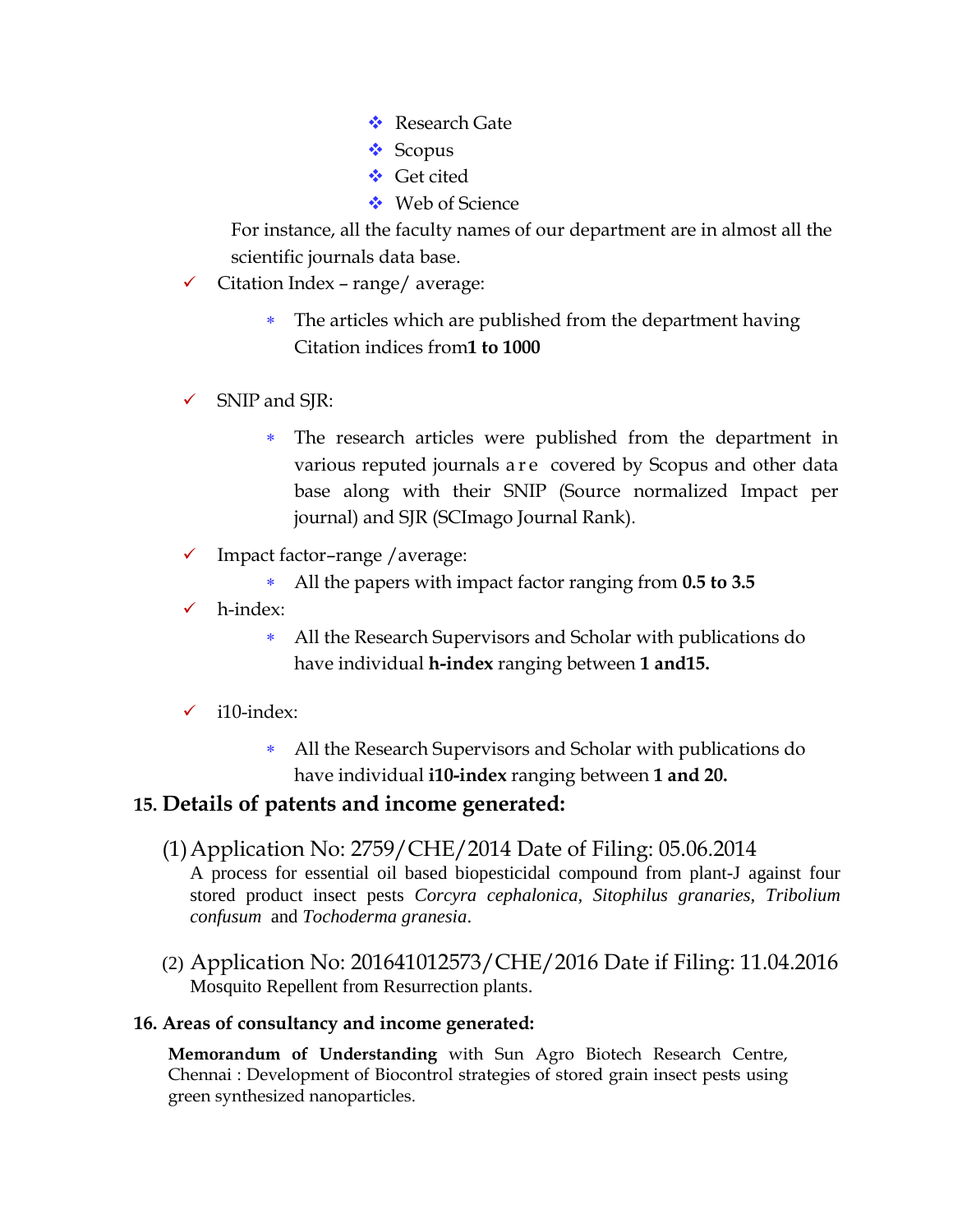| Sl.No. | Name of the faculty     | Number of Attended<br><b>Orientation / Refresher</b><br>Courses |
|--------|-------------------------|-----------------------------------------------------------------|
| 1.     | Dr. J. Gokulakrishnan   | 06                                                              |
| 2.     | Dr. S. Lakshmanan       | 04                                                              |
| 3.     | Dr. M. Nalini           | 01                                                              |
| 4.     | Dr. R. Subramanian      | 01                                                              |
| 5.     | Dr. M. Sangeetha        | 01                                                              |
| 6.     | Dr. B. Kavitha Bharathi |                                                                 |

#### **17. Faculty recharging strategies : Orientation / Refresher and Training Programmes**

#### **Papers presented in Seminars**

|                |                         | No. of Papers Presented |                 |               |  |  |
|----------------|-------------------------|-------------------------|-----------------|---------------|--|--|
| Sl.No.<br>Year |                         | <b>State</b>            | <b>National</b> | International |  |  |
| 1.             | Dr. J. Gokulakrishnan   |                         | 2               |               |  |  |
| 2.             | Dr. S. Lakshmanan       |                         |                 |               |  |  |
| 3.             | Dr. M. Nalini           |                         | 4               |               |  |  |
| 4.             | Dr. R. Subramanian      |                         |                 |               |  |  |
| 5.             | Dr. M. Sangeetha        |                         |                 |               |  |  |
| 6.             | Dr. B. Kavitha bharathi |                         |                 |               |  |  |
|                | Self Finance Stream     |                         |                 |               |  |  |
| $\mathbf{1}$ . | Dr. P. Sivakumar        |                         |                 |               |  |  |
| 2.             | Mr. Balu Selvakumar     |                         |                 |               |  |  |
| 3.             | Mrs. T. Senthamizhselvi |                         |                 |               |  |  |
| 4.             | Mr. K. Elanchezhian     |                         |                 |               |  |  |

#### **18. Students projects**

 **Percentage of students who have done in-house projects including inter-departmental**

All the Post-graduate students are permitted to undertake a project work to gain extra-credit in the existing CBCS. They mostly make use of department of Zoology. However, the percentage seems to be in decreasing trend in single digits.

All the M.Sc., Students do their project as it is mandatory in curriculum. Apart from the parent department, they do collaborative work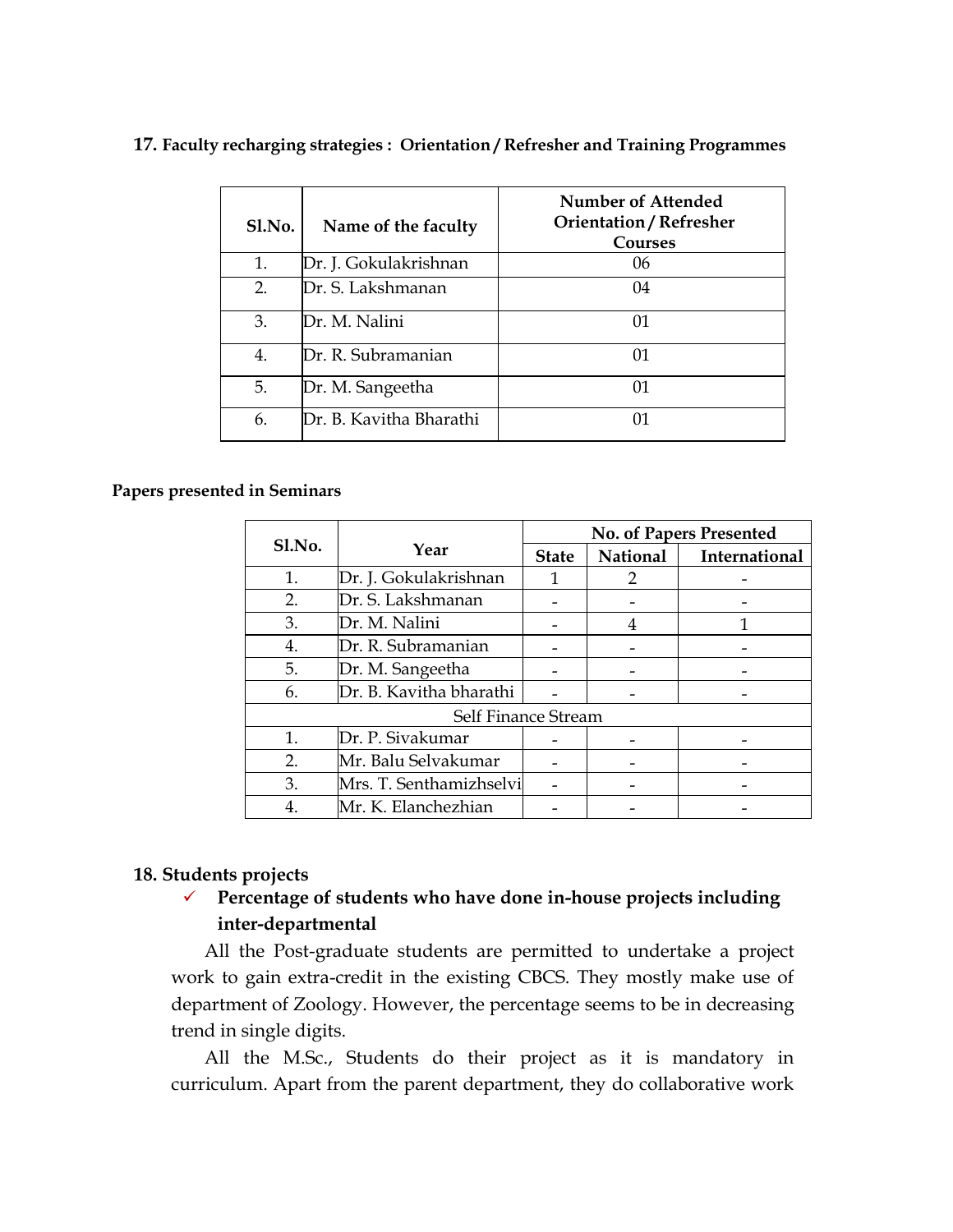with institutions like Fish farm, M.S.Swaminathan research foundation fish for all Poompuhar, Tamil Nadu Forest Department Nagapttinam, Soil Research Centre in Agriculture (for non-destructive measurements) etc. during their project work.

S. Sivasankari, K. Sushmitha, M. Pavithra and R. Vaitheki M.Sc., Students do their projects scheme seminar cum exhibition (2016 – 2017) as it is mandatory in curriculum, Screening for the presence of hemagglutinin(s) with cytotoxic potential in crustaceans available along Poompuhar coast Tamil Nadu State Council for Science & Technology, Chennai.

**Name of the Student with placement and prize won**

| <b>ACADEMIC YEAR 2008 - 2009 onwards</b> |               |                              |                                                 |  |  |  |  |  |
|------------------------------------------|---------------|------------------------------|-------------------------------------------------|--|--|--|--|--|
| <b>Degree</b>                            | <b>Name</b>   | <b>Batch</b>                 | <b>University Rank</b>                          |  |  |  |  |  |
| M.Sc.,                                   | P. Rajeshwari | (First Batch $2007 - 2009$ ) | <b>University Gold</b><br>medal 1 <sup>st</sup> |  |  |  |  |  |
|                                          |               |                              |                                                 |  |  |  |  |  |
| B.Sc.,                                   | G. Deepa      | $(2006 - 2009)$              | $\tau$ <sup>th</sup>                            |  |  |  |  |  |
| B.Sc.,                                   | U. Sundari    | $(2006 - 2009)$              | q <sup>th</sup>                                 |  |  |  |  |  |
| B.Sc.,                                   | D. Saranya    | $(2006 - 2009)$              | $10^{\text{th}}$                                |  |  |  |  |  |
| B.Sc.,                                   | R. Saranya    | $(2006 - 2009)$              | $15^{th}$                                       |  |  |  |  |  |
| <b>B.Sc.,</b>                            | N. Ilakkiya   | $(2006 - 2009)$              | $21^{st}$                                       |  |  |  |  |  |

**BHARATHIDASAN UNIVERSITY RANK HOLDERS**

#### **ACADEMIC YEAR 2009 – 2010**

| <b>Degree</b>  | <b>Name</b>   | <b>Batch</b>                  | <b>University</b><br><b>Rank</b> |
|----------------|---------------|-------------------------------|----------------------------------|
| M. Sc.,        | V. Ramesh     | (Second Batch $2007 - 2009$ ) | $\neg$ th                        |
|                |               |                               |                                  |
| <b>B.</b> Sc., | S. Padmavathi | $(2007 - 2008)$               | 14 <sup>th</sup>                 |
| <b>B.</b> Sc., | P. Chithra    | $(2007 - 2008)$               | 16 <sup>th</sup>                 |
| <b>B.</b> Sc., | T. Uma        | $(2007 - 2008)$               | 17 <sup>th</sup>                 |
| <b>B.</b> Sc., | S. Sutha      | $(2007 - 2008)$               | 20 <sup>th</sup>                 |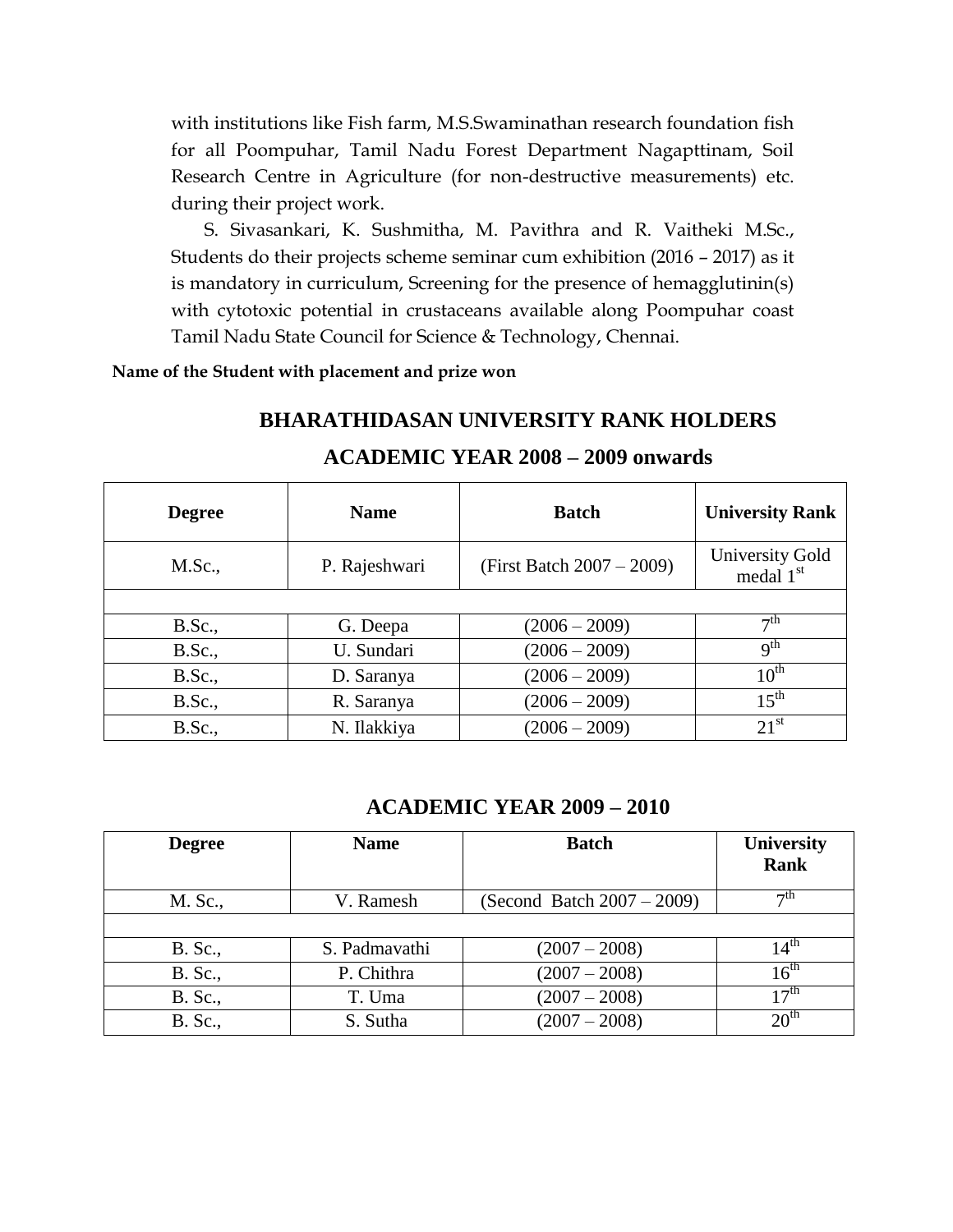#### **ACADEMIC YEAR 2009 – 2010**

| <b>Degree</b> | <b>Name</b> | <b>Batch</b>                 | <b>University</b><br><b>Rank</b> |
|---------------|-------------|------------------------------|----------------------------------|
| M.Sc.,        | J. Deepa    | (Third Batch $2009 - 2011$ ) | $11$ th                          |

#### **ACADEMIC YEAR 2015 – 2016**

| <b>Degree</b>  | <b>Name</b> | <b>Batch</b>          | <b>University</b><br>Rank |
|----------------|-------------|-----------------------|---------------------------|
| <b>B.Sc.</b> , | D. Vinitha  | $(Batch 2015 - 2018)$ | $10^{\rm th}$             |

## **19. Seminars / Conferences / Workshops organized and the source of funding (national / international) with details of outstanding participants, if any.**

**Workshops organized by** 

| S1.<br>No.     | Seminar  | State/<br>National/<br><b>International</b> | Date                                             | Grant<br>from<br>Agency | <b>Organizing Secretary</b>          |
|----------------|----------|---------------------------------------------|--------------------------------------------------|-------------------------|--------------------------------------|
| 1.             | One day  | State level                                 | 8 <sup>th</sup> March 2010                       | <b>UGC</b>              | Dr.J.Gokulakrishnan                  |
| 2.             | One day  | State level                                 | 24 <sup>th</sup> February 2011                   | <b>UGC</b>              | Dr.J.Gokulakrishnan                  |
| 3              | Two Days | State level                                 | 30 <sup>th</sup> & 31 <sup>st</sup> January 2012 | <b>UGC</b>              | Dr.Gokulakrishnan<br>Dr.S.Lakshmanan |
| $\overline{4}$ | One day  | State level                                 | 25th April 2013                                  | <b>UGC</b>              | Dr.Gokulakrishnan<br>Dr.S.Lakshmanan |
| 5              | Two days | State level                                 | 08 & 09th January 2015                           | UGC                     | Dr.J.Gokulakrishnan                  |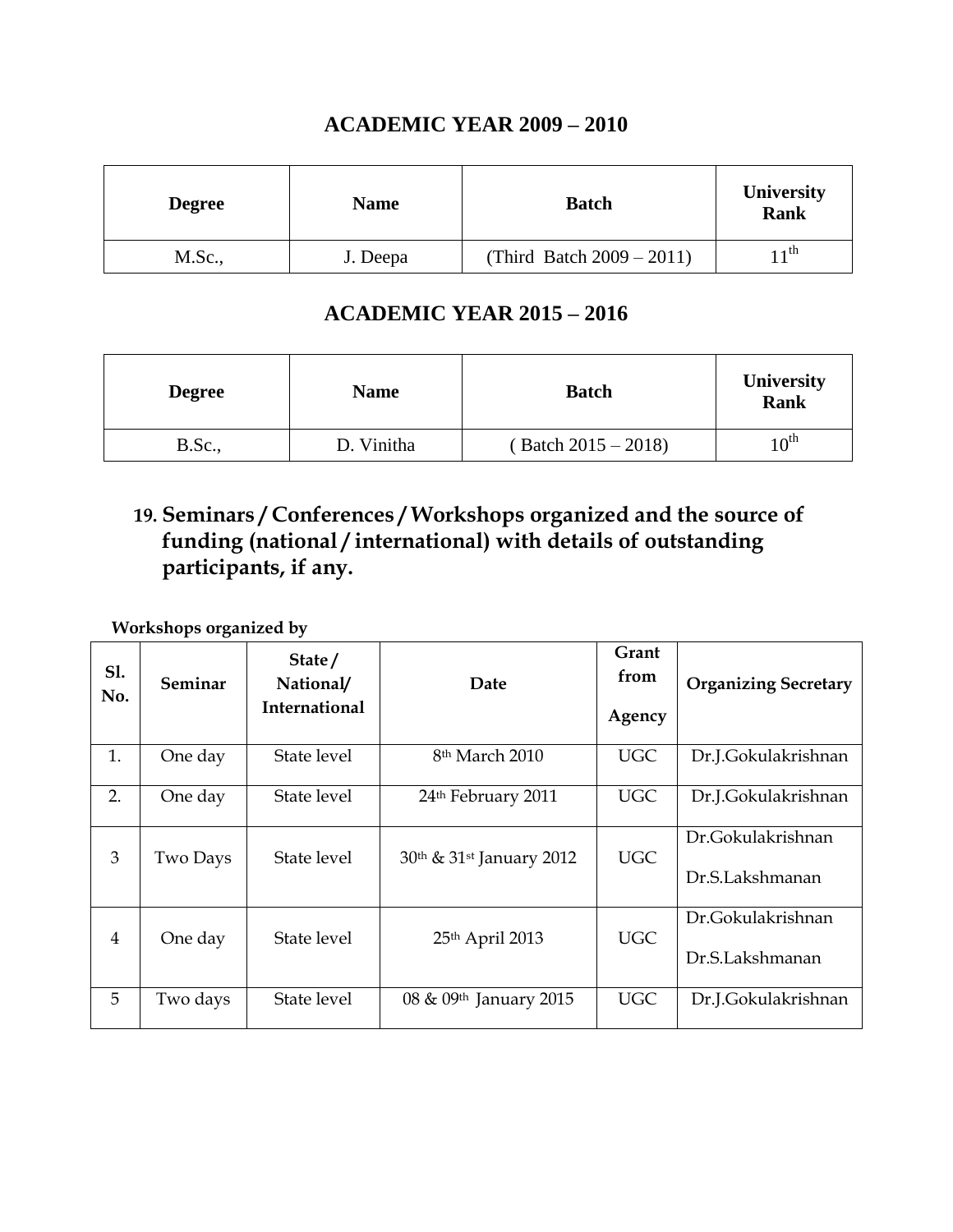## **20. Outstanding participants who graced the occasions**

| <b>S1.</b><br>No. | <b>Title</b>                                                               | State/<br><b>National</b>                                                             | Date                          | Grant<br>from<br>Agency                                                                               | Participants                                                                                                  |
|-------------------|----------------------------------------------------------------------------|---------------------------------------------------------------------------------------|-------------------------------|-------------------------------------------------------------------------------------------------------|---------------------------------------------------------------------------------------------------------------|
| 1.                | Impact of Hormonal<br>imbalance of Human<br>Being                          |                                                                                       |                               |                                                                                                       | Dr. K. Pugazhendy,<br>Associate Professor,<br>Department of Zoology,<br>Annamalai University,<br>Chidambaram. |
| 2.                | <b>Vector borne Diseases</b>                                               |                                                                                       | <b>STATE LEVEL CONFERENCE</b> |                                                                                                       | Dr. S. Dhanasekaran,<br><b>Assistant Professor,</b><br>Annamalai University,<br>Chidambaram.                  |
| 3.                | Impact of Climate change<br>on shore Bird population<br>and their habitats | 08th & 09th JANUARY 2015<br><b>UGC RECENT TRENDS IN BIO</b><br><b>SCIENCE (RTIBS)</b> |                               | Dr. J. Pandyan,<br>Assistant Prof. of Zoology,<br>AVC College (Autonomous),<br>Mannampandal, 609 305. |                                                                                                               |
| 4.                | <b>Recombinant DNA</b><br>technology and the<br>Applications               |                                                                                       |                               |                                                                                                       | Dr. B. Ananda Gowri,<br>Assistant Prof. of Zoology,<br>Aringar Anna Arts and Science<br>College, Karaikal     |
| 5.                | Molecular Taxonomy                                                         |                                                                                       |                               |                                                                                                       | Dr. M. Baskaran,<br>Associate Prof. of Zoology,<br>AVC College (Autonomous),<br>Mannampandal, 609 305.        |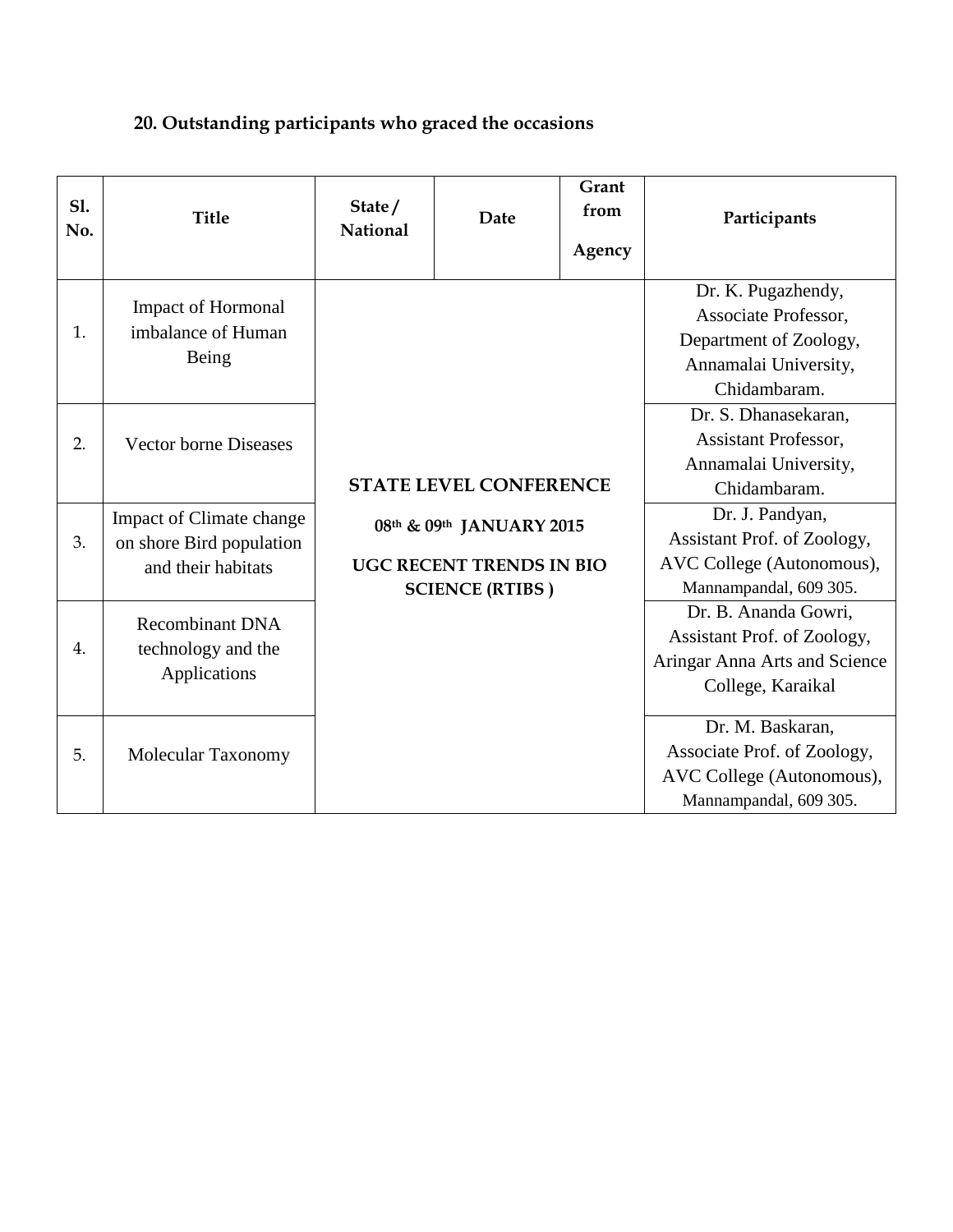## **21. Student profile course-wise**

|                      |           | No. of          |               | $\%$ of | No. of         | University     | <b>Students went</b> | <b>Students</b> |
|----------------------|-----------|-----------------|---------------|---------|----------------|----------------|----------------------|-----------------|
| <b>Academic Year</b> |           | <b>Students</b> | Pass          | first   | Dist.          | Rank           | for higher           | went for Job    |
|                      |           | appeared        | $\frac{0}{0}$ | class   |                | obtained       | education $(\%)$     |                 |
|                      |           |                 |               |         |                |                |                      | $(^{0}/_{0})$   |
| April                | <b>UG</b> | $\overline{37}$ | 29            | 21      | $\overline{2}$ | $\overline{3}$ | 15                   | 6               |
| 2013                 |           |                 |               |         |                |                |                      |                 |
|                      | PG        | 20              | 20            | 14      | 04             | $\overline{2}$ | 08                   | 15              |
| April<br>2014        | <b>UG</b> | 38              | 36            | 16      | 04             | $\overline{2}$ | 20                   | 18              |
|                      | PG        | 24              | 24            | 16      | 08             | $\overline{3}$ | 15                   | 15              |
| April<br>2015        | <b>UG</b> | 39              | 20            | 22      | 02             | $\overline{2}$ | 10                   | 20              |
|                      | PG        | 19              | 19            | 06      | 07             | $\overline{2}$ | 8                    | 10              |
| April<br>2016        | <b>UG</b> | 44              | 30            | 15      | $00\,$         | $\overline{3}$ | 15                   | 15              |
|                      | PG        | 20              | 20            | 11      | 02             | $\overline{3}$ | 12                   | 16              |
| April<br>2017        | <b>UG</b> | 41              | 25            | 20      | 01             | $\overline{2}$ | 10                   | 5               |
|                      | PG        | 16              | 16            | $10\,$  | 06             | $\overline{2}$ | 5                    | $10\,$          |

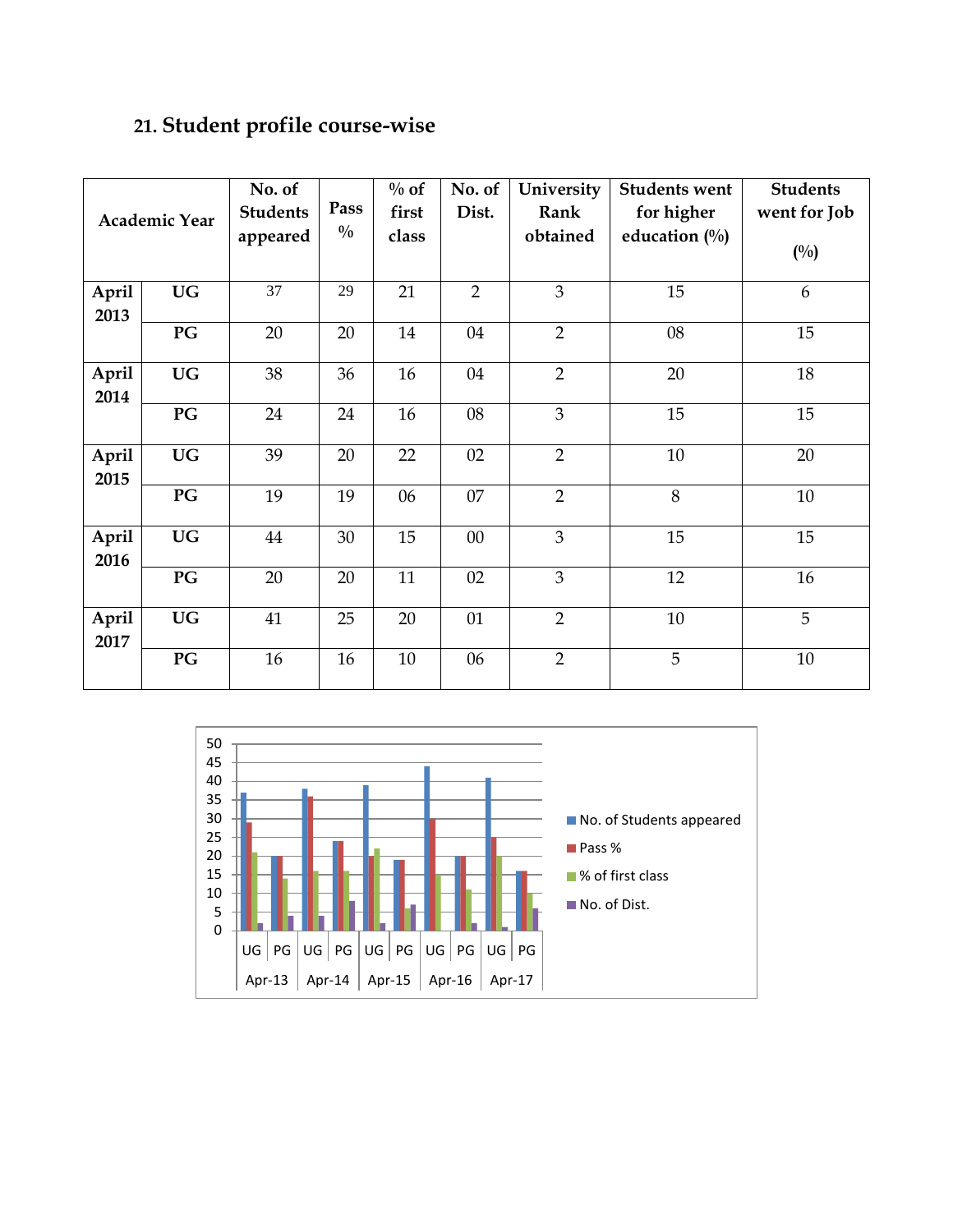## **22.(a) Admission Details**

| Academic Year |           | <b>Total</b> |                          | <b>FC</b>                |                              | <b>BC</b>                |                          | <b>MBC</b> |                          | <b>SC</b> |                          | <b>ST</b>                |
|---------------|-----------|--------------|--------------------------|--------------------------|------------------------------|--------------------------|--------------------------|------------|--------------------------|-----------|--------------------------|--------------------------|
|               |           | Admission    | M                        | ${\bf F}$                | $\mathbf{M}$                 | ${\bf F}$                | $\mathbf{M}$             | ${\bf F}$  | $\mathbf M$              | ${\bf F}$ | M                        | ${\bf F}$                |
|               |           |              |                          |                          |                              |                          |                          |            |                          |           |                          |                          |
| 2013-2014     | <b>UG</b> | 48           |                          |                          | $\overline{\phantom{0}}$     | 03                       | 02                       | 14         | 08                       | 21        |                          |                          |
|               | PG        | 24           | $\overline{\phantom{a}}$ | $\overline{\phantom{a}}$ | 04                           | 02                       | $\overline{\phantom{a}}$ | 07         | 02                       | 09        | $\overline{\phantom{0}}$ | $\overline{\phantom{a}}$ |
| 2014-2015     | <b>UG</b> | 48           | $\overline{\phantom{a}}$ | $\overline{\phantom{0}}$ | 01                           | 02                       | 01                       | 16         | 08                       | 20        | -                        | $\overline{\phantom{a}}$ |
|               | PG        | 19           |                          | -                        | 01                           | $\overline{\phantom{0}}$ | $\overline{\phantom{a}}$ | 03         | 04                       | 11        |                          | $\overline{\phantom{a}}$ |
| 2015-2016     | <b>UG</b> | 48           |                          |                          |                              | 3                        | $\overline{\phantom{0}}$ | 21         | 06                       | 18        |                          | -                        |
|               | PG        | 20           | -                        | -                        |                              | -                        | $\overline{\phantom{a}}$ | 09         | $\overline{\phantom{a}}$ | 11        |                          | $\overline{\phantom{a}}$ |
| 2016-2017     | <b>UG</b> | $48\,$       | -                        |                          | -                            | 02                       | 01                       | 16         | 07                       | 22        |                          | -                        |
|               | PG        | 16           | $\overline{\phantom{0}}$ | $\overline{\phantom{0}}$ | 01                           | 02                       | $\overline{\phantom{a}}$ | 08         | $\overline{\phantom{a}}$ | 05        |                          | $\overline{\phantom{a}}$ |
| 2017-2018     | <b>UG</b> | 48           |                          |                          | ۰                            | 02                       | $\overline{\phantom{a}}$ | 17         | 10                       | 19        |                          | $\overline{\phantom{a}}$ |
|               | PG        | 07           | $\overline{\phantom{a}}$ | $\overline{\phantom{0}}$ | $\qquad \qquad \blacksquare$ | 01                       | 02                       | 01         | 01                       | 02        | -                        | $\overline{\phantom{a}}$ |

## **22 (b) UG Programmes**

| Year of study | Applications | <b>Selected</b> |        | <b>Total</b> |
|---------------|--------------|-----------------|--------|--------------|
|               | received     | Male            | Female |              |
| 2013-14       | 95           | 10              | 38     | 48           |
| 2014-15       | 96           | 10              | 38     | 48           |
| 2015-16       | 123          | 06              | 42     | 48           |
| 2016-17       | 142          | 08              | 40     | 48           |
| 2017-18       | 132          | 10              | 38     | 48           |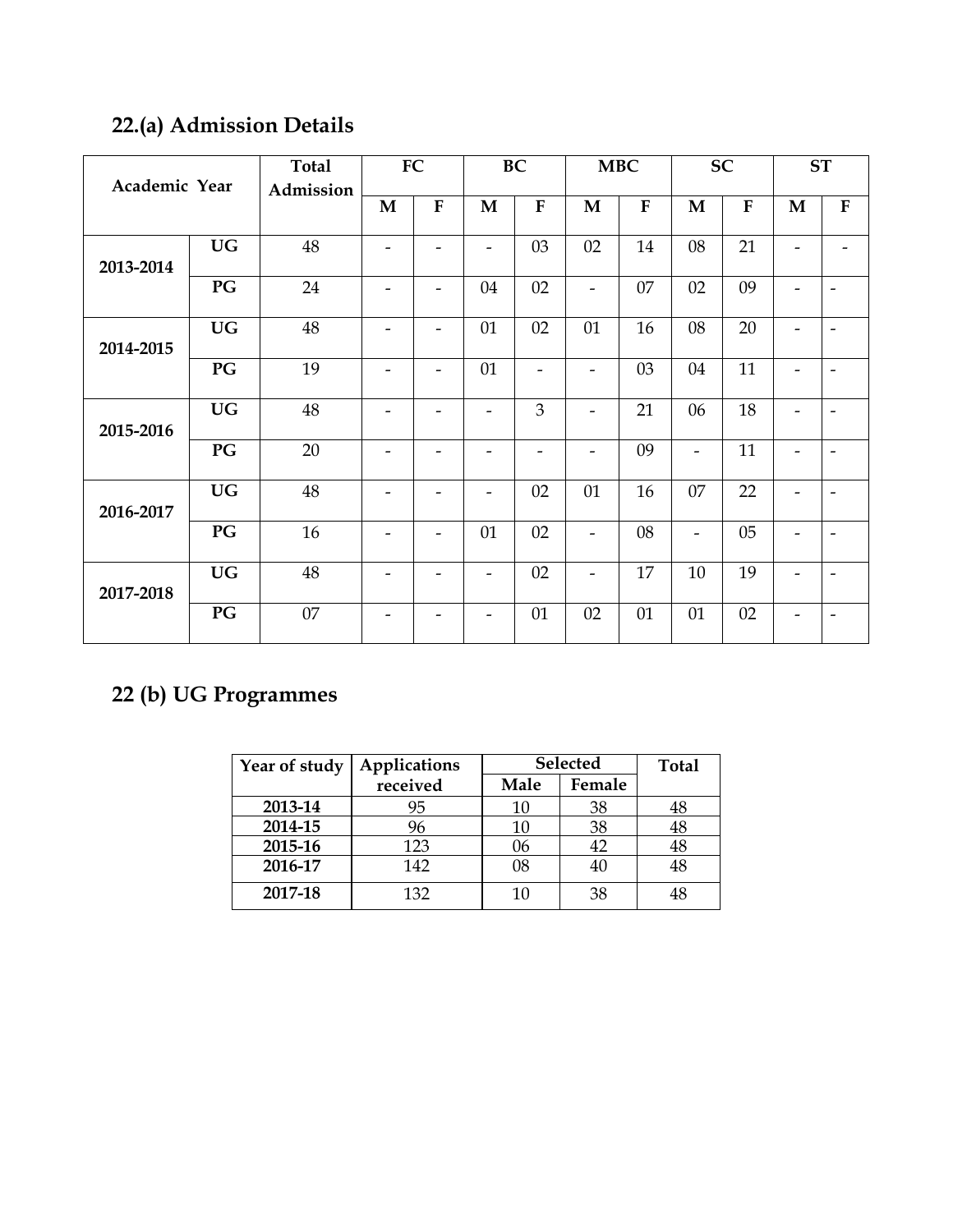#### **22. (c) PG Programmes**

| Year of study | Applications | <b>Selected</b> |        |  |
|---------------|--------------|-----------------|--------|--|
|               | received     | Male            | Female |  |
| 2013-14       | 28           | 06              | 18     |  |
| 2014-15       | 22           | 05              | 14     |  |
| 2015-16       | 24           |                 | 20     |  |
| 2016-17       | 22           | 01              | 15     |  |
| 2017-18       |              | 03              | 04     |  |

#### **22. (d) Ph.D. Programmes**

| Doing |        | Awarded before the |                                        |      | Awarded during the | <b>Thesis</b> |
|-------|--------|--------------------|----------------------------------------|------|--------------------|---------------|
|       |        |                    | assessment period<br>assessment period |      | Submitted          |               |
| Male  | Female | Male               | Female                                 | Male | Female             |               |
| 07    | 05     | --                 | ---                                    | --   | --                 | 04            |

#### **23. Diversity of students**

| Name of the Course $\frac{1}{6}$ of students from<br>(refer question no. 2) | the College | $\%$ of students<br>from the State | $\%$ of students from<br>other States | $\%$ of students from<br>other countries |
|-----------------------------------------------------------------------------|-------------|------------------------------------|---------------------------------------|------------------------------------------|
| <b>B.</b> Sc.                                                               | 100%        | 100%                               |                                       |                                          |
| M. Sc.                                                                      | 75%         | 100%                               |                                       |                                          |
| Ph. D.                                                                      | 25%         | 100%                               |                                       |                                          |
| M. Phil.                                                                    |             |                                    |                                       |                                          |

#### **24. How many students have cleared Civil Services, Defense Services, NET, SLET, GATE and any other competitive examinations?**

| <b>Sl. No.</b> | Name of the Examination | No. of Students |
|----------------|-------------------------|-----------------|
|                |                         |                 |
|                |                         | --              |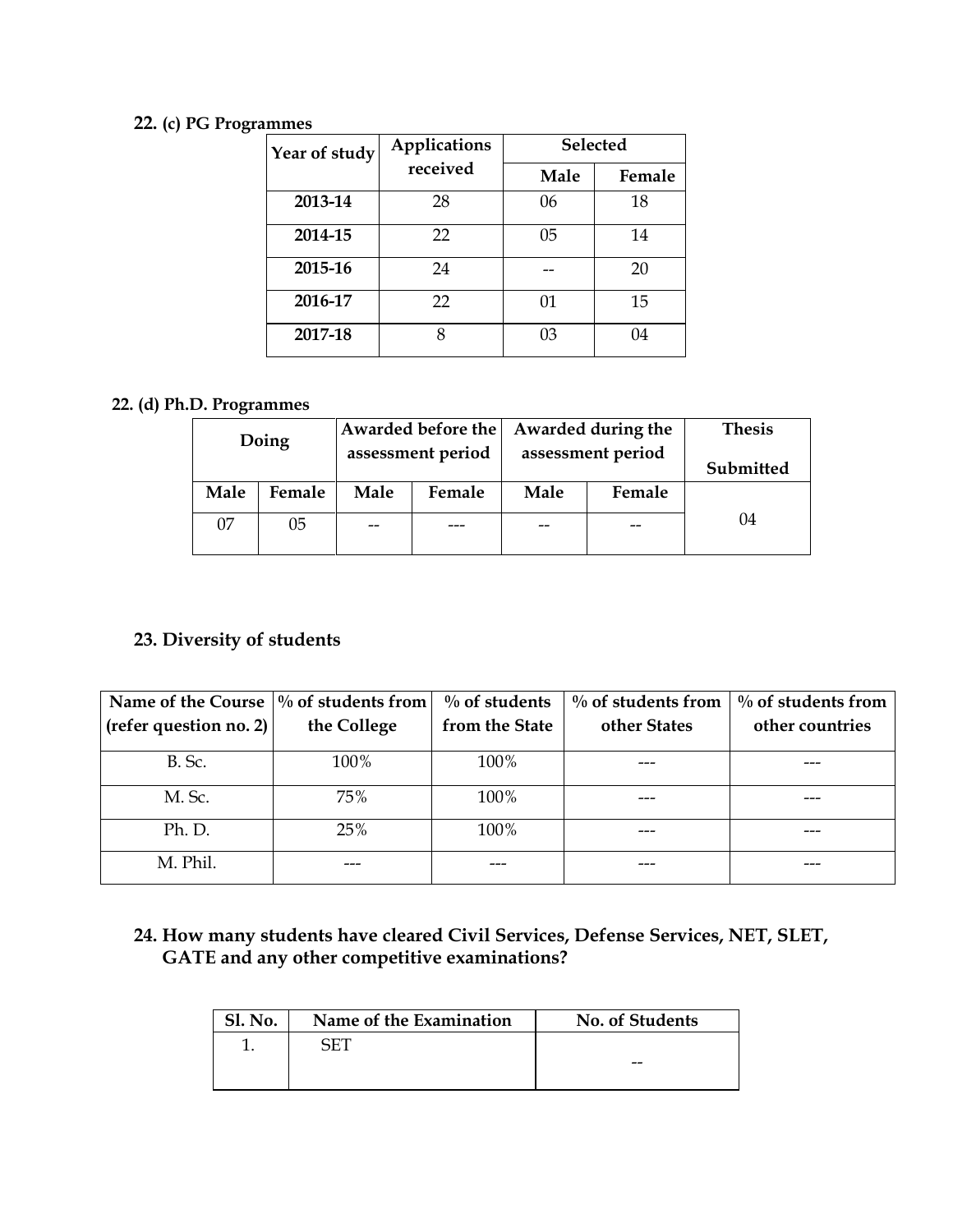| <b>TNPSC</b> |     |
|--------------|-----|
| TET/TRB      | --- |

#### **25. Student progression**

| <b>Student progression</b>                        | Percentage against<br>enrolled |
|---------------------------------------------------|--------------------------------|
| <b>UG</b> to PG                                   | 50%                            |
| PG to M.Phil.                                     | 20%                            |
| PG to Ph.D.                                       | 15%                            |
| Ph.D. to Post-Doctoral                            | 05%                            |
| Employed                                          | 10%                            |
| Campus selection<br>Other than campus recruitment | 35%                            |
| Entrepreneurs                                     | 30%                            |

### **26. Diversity of staff**

| Percentage of faculty who are graduates   |     |  |  |  |
|-------------------------------------------|-----|--|--|--|
| Of the same parent university             | 60% |  |  |  |
| From other universities within the State  | 40% |  |  |  |
| From other universities from other States | NH. |  |  |  |

### **27. Number of faculty who were awarded Ph.D., during the assessment period.**

| Year      | Ph.D., |
|-----------|--------|
| 2013-2018 |        |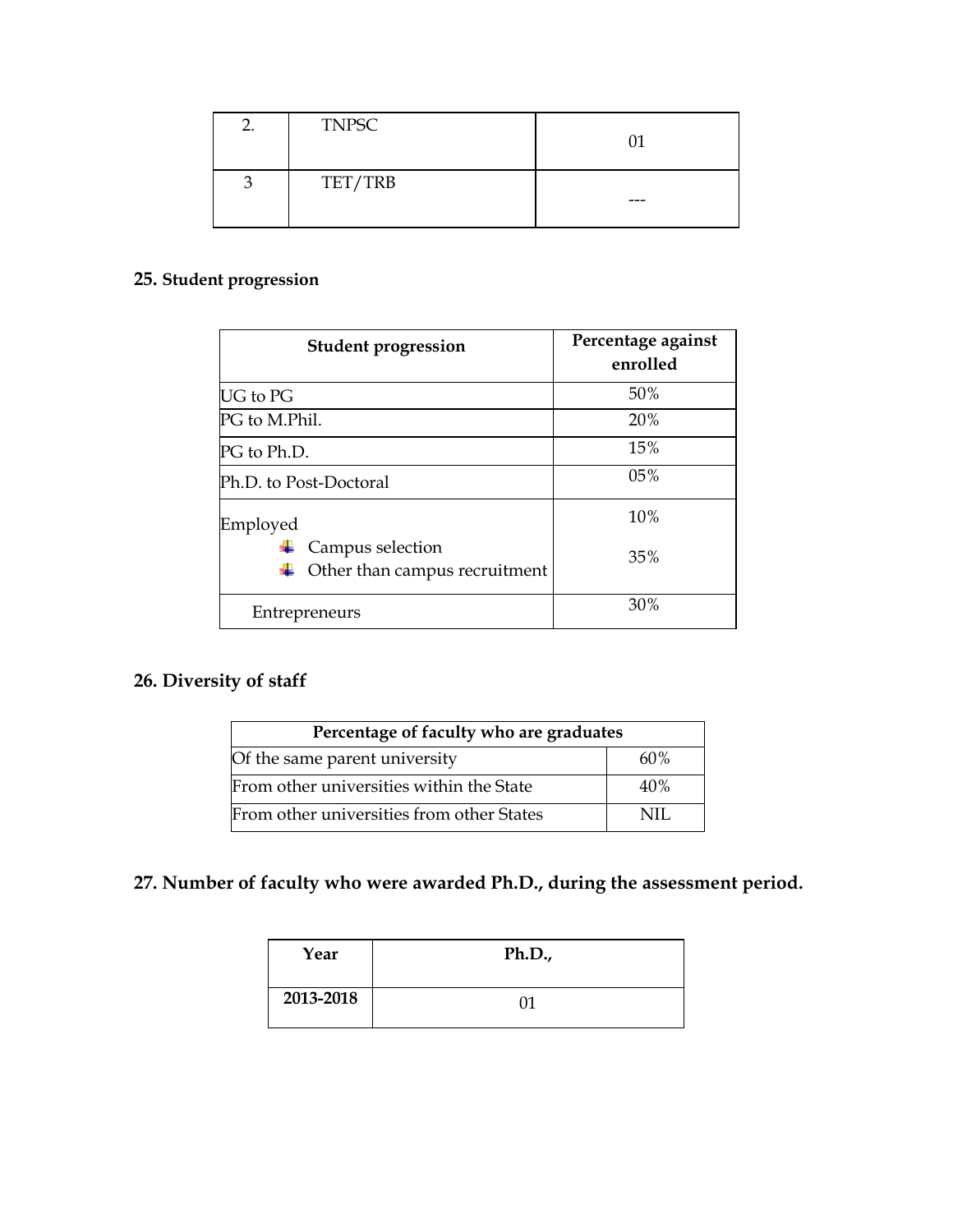#### **28. Present details about infrastructural facilities**

a) Library:

Department: For U.G. **332, For P.G. 124 books**

- b) Internet facilities for staff and students:
	- 24 Hours unlimited Broad band internet facility is available in the Zoology Department for the use of Staff members and research scholars.
- c) Total number of class rooms : **03**
- d) Class rooms with ICT facility : 03
	- Video projection and latest ICT gadgets.
- e) Students laboratories : **02**
	- All Major Practical equipments related to Zoology Practicals are available in two separate UG and PG laboratories.
- f) Research laboratories : **01**
	- Research Laboratory: (Experimental lab. For Microbiology and Biotechnology)

The newly added equipments are:

- $\checkmark$  4 decimal digital balance
- UV-Visible Double Beam Spectrometer
- Laminar Air Flow-Hood
- Deep Freezer
- $\checkmark$  Digital pH meter
- $\checkmark$  Digital High Speed Centrifuge
- $\checkmark$  Colorimeter
- Over Head Projector
- $\checkmark$  Research Microscope with Digital Camera
- Autoclave
- $\checkmark$  Incubator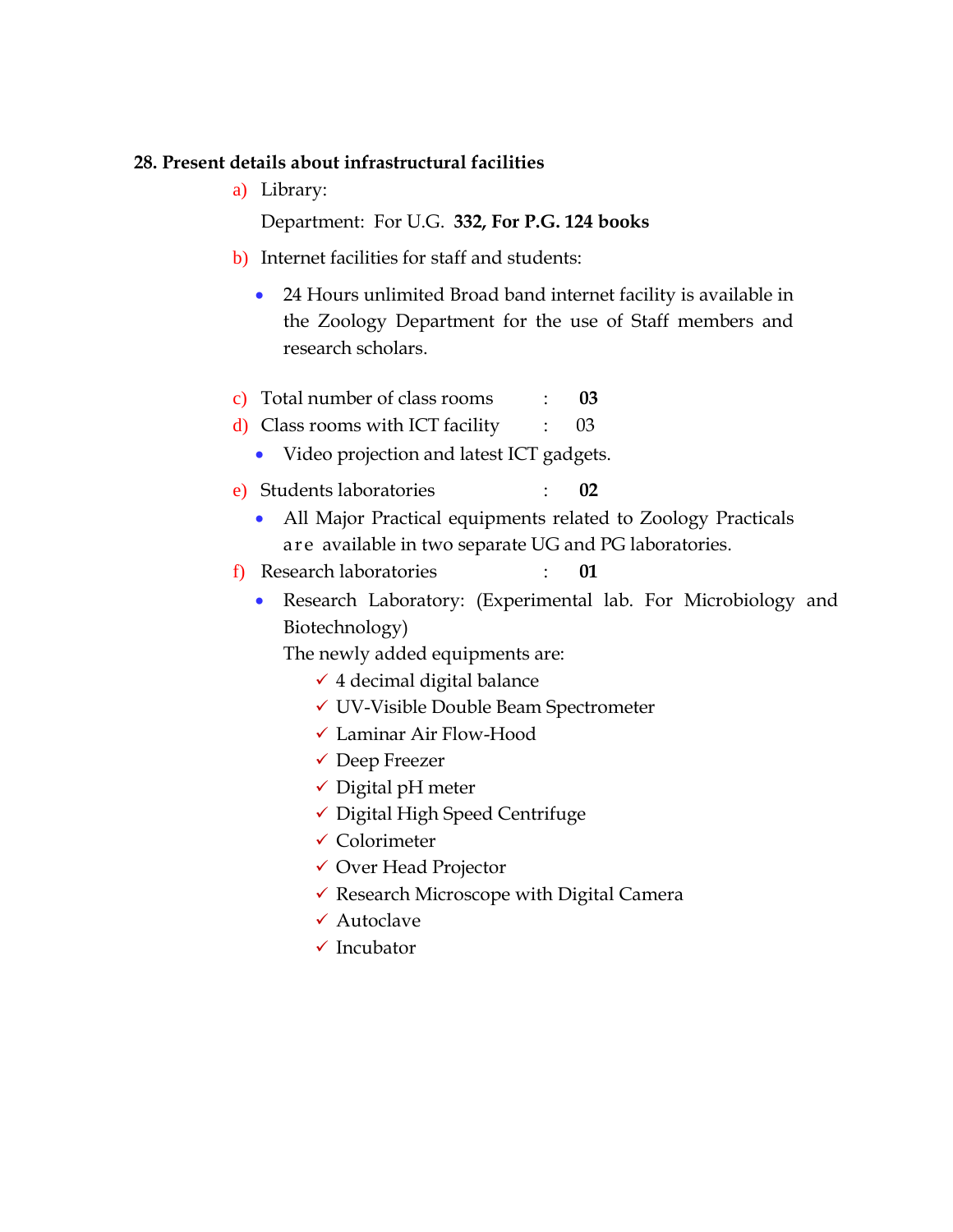|               |                    |               | Govt. Scholarship |              |                               |
|---------------|--------------------|---------------|-------------------|--------------|-------------------------------|
| Year          | <b>Class</b>       | <b>BC/MBC</b> | <b>SC/ST</b>      | <b>Total</b> | <b>Student Project Scheme</b> |
|               | I B.Sc., Zoology   | 26            | 21                | 47           |                               |
|               | II B.Sc., Zoology  | 15            | 16                | 31           |                               |
| $2013 - 2014$ | III B.Sc., Zoology | 06            | 27                | 33           | ---                           |
|               | I M.Sc., Zoology   | 13            | 11                | 24           |                               |
|               | II M.Sc., Zoology  | 09            | 09                | 18           |                               |
|               | I B.Sc., Zoology   | 17            | 28                | 45           | ---                           |
|               | II B.Sc., Zoology  | 30            | 17                | 47           |                               |
| $2014 - 2015$ | III B.Sc., Zoology | 18            | 21                | 39           |                               |
|               | I M.Sc., Zoology   | 08            | 11                | 19           | $- - -$                       |
|               | II M.Sc., Zoology  | 13            | 11                | 24           |                               |
|               | I B.Sc., Zoology   | 20            | 20                | 40           |                               |
|               | II B.Sc., Zoology  | 16            | 26                | 42           | ---                           |
| $2015 - 2016$ | III B.Sc., Zoology | 30            | 16                | 46           | ---                           |
|               | I M.Sc., Zoology   | 08            | 12                | 20           |                               |
|               | II M.Sc., Zoology  | 08            | 11                | 19           |                               |
|               | I B.Sc., Zoology   | 18            | 23                | 41           |                               |
|               | II B.Sc., Zoology  | 20            | 20                | 40           | ---                           |
| $2016 - 2017$ | III B.Sc., Zoology | 15            | 27                | 42           |                               |
|               | I M.Sc., Zoology   | 05            | 11                | 16           |                               |
|               | II M.Sc., Zoology  | 08            | 12                | 20           | 05                            |
|               | I B.Sc., Zoology   | 19            | 25                | 44           | ---                           |
|               | II B.Sc., Zoology  | 17            | 23                | 40           | ---                           |
| 2017-2018     | III B.Sc., Zoology | 19            | 18                | 37           | ---                           |
|               | I M.Sc., Zoology   | 02            | 03                | 05           |                               |
|               | II M.Sc., Zoology  | 05            | 11                | 16           | ---                           |

## **29. Number of students of the department getting financial assistance from College and Government.**

#### **30. Was any need assessment exercise undertaken before the development of new program(s)? If so, give the methodology.**

 $\checkmark$  The basis for the importance for introducing a new Programme will be discussed in the departmental meeting along with the copies of UGC/CSIR/DST brochures/syllabi.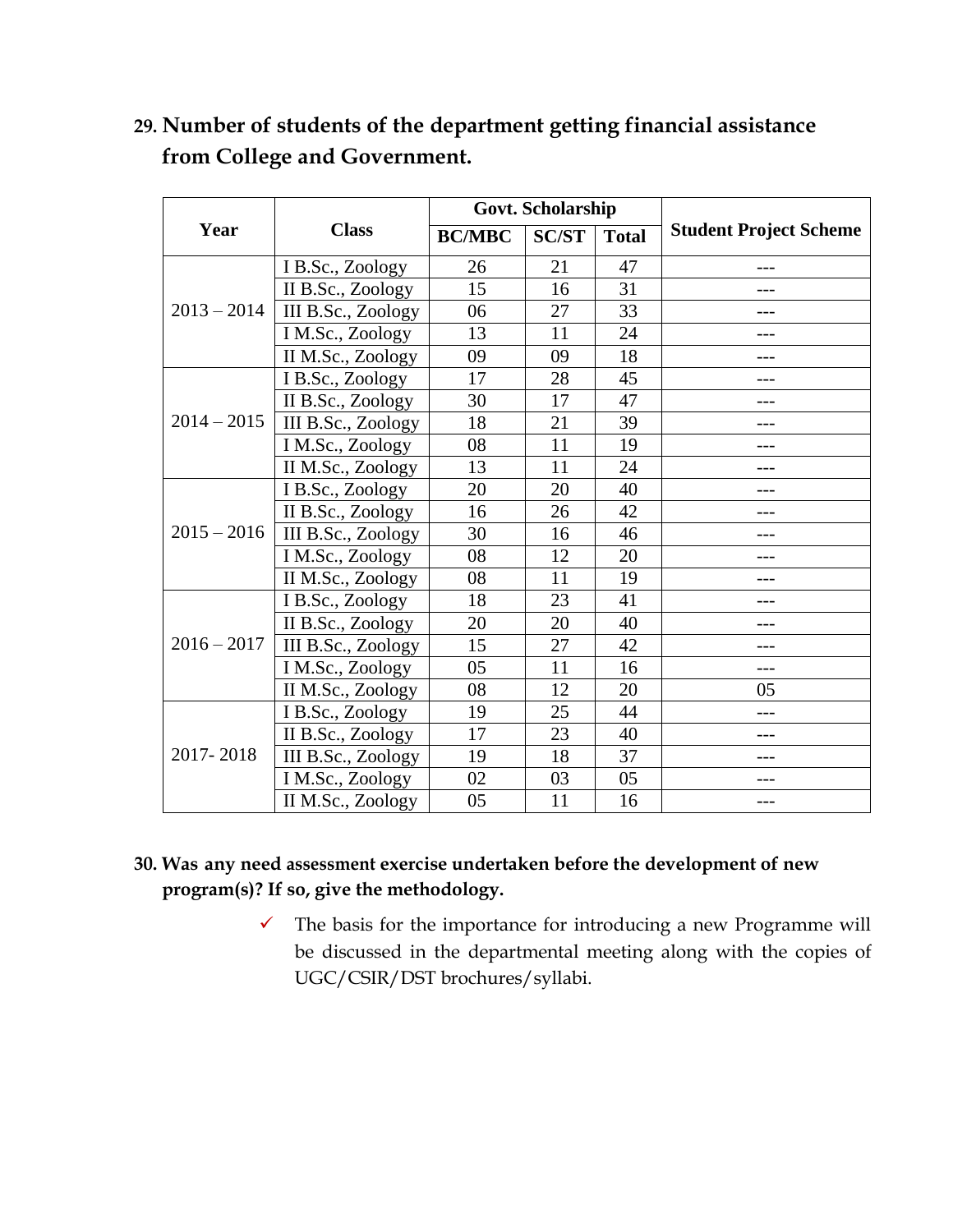#### **31. Does the department obtain feedback from**

- a) **Faculty on curriculum as well as teaching-learning -evaluation? If yes, how does the department utilize it?**
	- $\checkmark$  Yes, the suggestions given by the Staff members directly involved in the new Programme or syllabi are always considered as an effective feedback. The merits and demerits posed by the teacher concerned will be discussed in the BOS meeting and subsequent changes are updated periodically.
	- $\checkmark$  Faculty members from other institutions are also involved in feeding feed-back in regular basis during the Evaluation of practical examinations.

## b) **Students on staff, curriculum as well as teaching-learningevaluation and what is the response of the department to the same?**

- Students are free to make comments/suggestions upon the methodology of teaching process (class-room teaching as well as laboratory demonstrations) adapted by the individual teachers directly to the Head of the Department
- By the directions of the Principal and IQAC, the Head of the department meets all the classes to verify the completion of the syllabus, well in advance, before the last working day of each semester.
- Every semester, IQAC conducts Feedback evaluation of teachers, infrastructure, laboratory conditions, etc., of the department and subsequently there port is considered with due weight-age for further constructive and progressive implementation.

## **c) Alumni and employers on the Programmes and what is the response of the department to the same?**

- 1) As per the suggestions by the alumni, necessary upgradation of the syllabus with required topics were made.
- 2) Necessary changes and additions were made in the practical syllabus.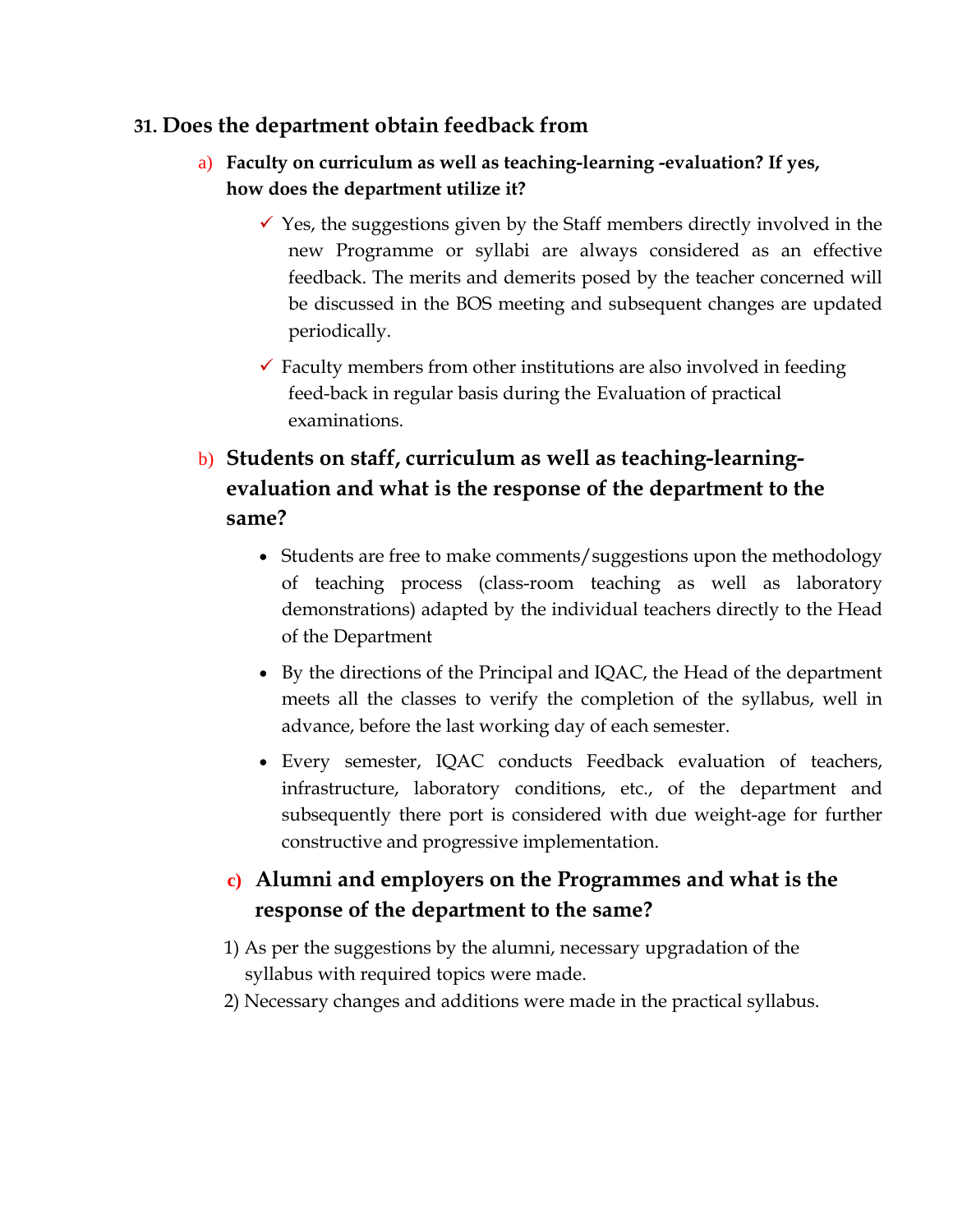| Name of the alumini                     | Duration of study | Current occupations                                          |
|-----------------------------------------|-------------------|--------------------------------------------------------------|
| A. Janamejayan M.Sc.,<br>M. Phil, B. Ed | 1983-1985         | B.T teacher at<br>govt.middle school,<br>Thalaigairu.        |
| Dr. S.Muthukumar                        | 2003-2006         | National Postdoc<br>Sribalaji Vidha Peeth<br>Pondy           |
| Dr. Ramkumar Ph. D.                     | 1995-1998         | Scientist WTI Noida<br>Delhi                                 |
| Dr. K. Prakalathan,<br>P.DF             | 2000-2003         | Postdoc fellow U.S                                           |
| Dr. K. Gowri Ph. D                      | 2001-2004         | <b>Assistant Professor</b><br><b>DGGA</b><br>Mayiladuthurai. |

## **32. List the distinguished alumni of the department (maximum-05)**

## **33. Give details of student enrichment Programmes (special lectures / workshops / seminar) with external experts.**

a) Departmental seminars at UG, PG & Ph.D. levels are a rout in eacademic process in the department

| Sl.<br>No. | Title                                 | State/<br>National/<br>Guest<br>Lecture | Date                       | Grant<br>from<br>Agency | <b>Resource Person</b>                                                                      |
|------------|---------------------------------------|-----------------------------------------|----------------------------|-------------------------|---------------------------------------------------------------------------------------------|
|            | <b>CONSERVATION</b><br><b>BIOLOGY</b> | State level                             | 8 <sup>th</sup> March 2010 | UGC                     | Dr. K.G. Sivarama Krishnan,<br><b>UGC Emeritus Scientist of</b><br>Madras Christian College |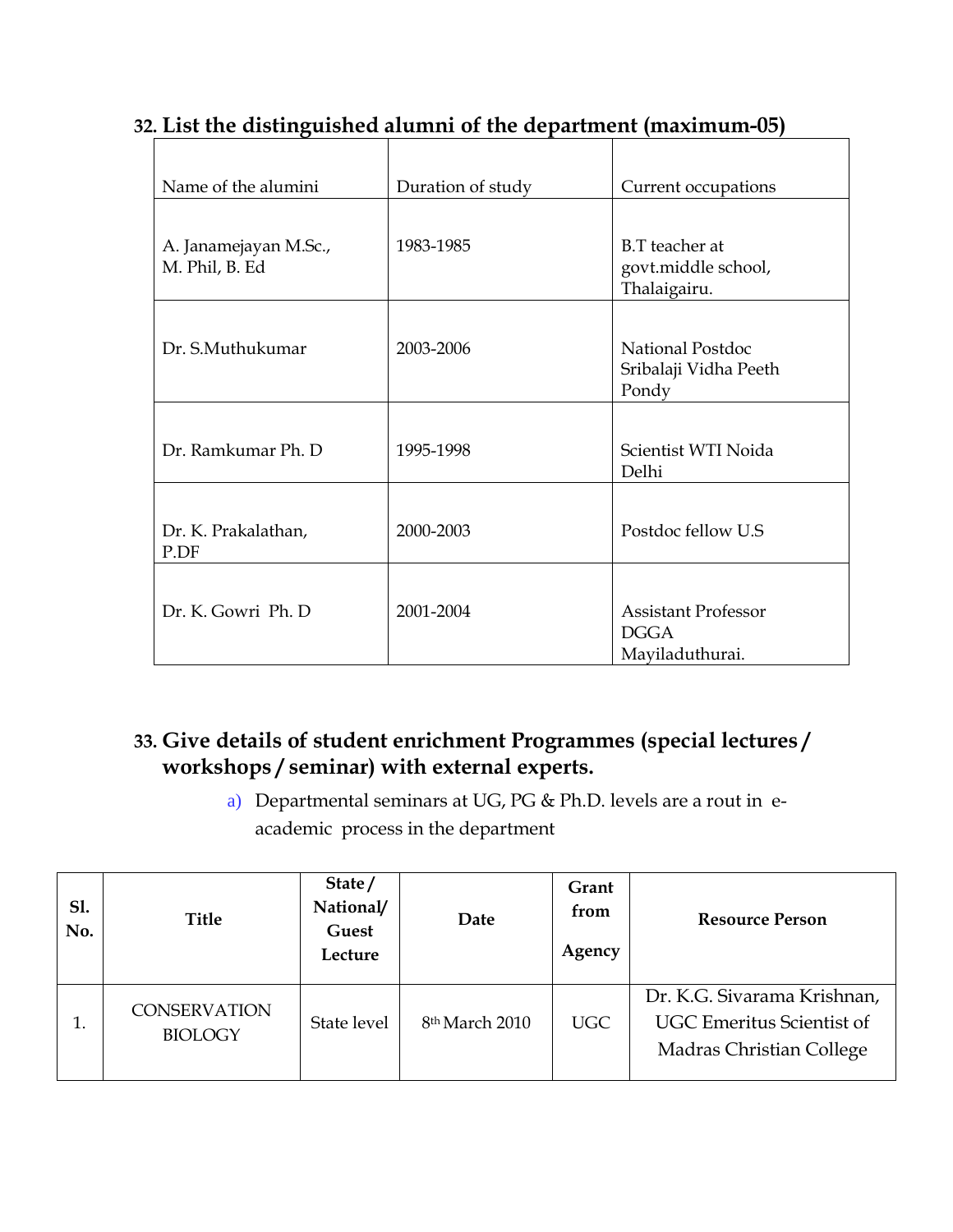| 2. | <b>BIO DIVERSITY &amp;</b><br><b>CLIMATE CHANGE</b>                                                                                                             | State level      | 24 <sup>th</sup> February<br>2011 | <b>UGC</b> | Dr. K.G. Sivarama Krishnan,<br><b>UGC Emeritus Scientist of</b><br>Madras Christian College                                                                                                                                                                                                                                                 |
|----|-----------------------------------------------------------------------------------------------------------------------------------------------------------------|------------------|-----------------------------------|------------|---------------------------------------------------------------------------------------------------------------------------------------------------------------------------------------------------------------------------------------------------------------------------------------------------------------------------------------------|
| 3. | <b>ECO-FRIENDLEY RAT</b><br><b>CONTROL</b><br><b>HUMAN ELEPHANT</b><br><b>CONFLICTS IN</b><br>NILGIRI BIOSPHERE<br><b>WESTERN GHATS</b><br><b>INDIA</b>         | Guest<br>Lecture | 09th January 2012                 | <b>UGC</b> | Mrs. Subhashini Sridhar,<br>M.Sc., M. Phil., Centre for<br>Indian Knowledge System<br>(CIKS), Sirkali.<br>Dr.A.V.Tangavelu, Director of<br>Bio-System (Biotech Lab),<br>Pondicherry                                                                                                                                                         |
| 4. | <b>CHRONO</b><br>PHARMACOLOGY &<br><b>CHRONO</b><br><b>THERAPHYS</b><br>CARDIOVASCULAR<br>PHARMACOLOGY<br>PHERAMONES (A<br><b>CHAMICAL</b><br><b>MESSENGER)</b> | Guest<br>Lecture | 10th January 2012                 | <b>UGC</b> | . DR. M. Jayakumar, Senior<br>Research Fellow, Department<br>of Biotechnology, Annamalai<br>University.<br>Dr. P. Prakalathan, Senior<br>Research Fellow, Department<br>of Biotechnology, Annamalai<br>University.<br>Dr. Ramesh Kumar, Assistant<br>Professor, Department of<br>Zoology, Raja Sarafoji<br>government College,<br>Thanjore. |
| 5. | <b>NIF GENE</b><br><b>HUMAN GENETIC</b><br><b>DISORDERS</b>                                                                                                     | Guest<br>Lecture | 11 <sup>th</sup> January 2012     | <b>UGC</b> | DR.V.Ramasuburamaian,<br>Assistant Professor,<br>Department of Zoology,<br><b>Government College</b><br>(Autonomous),<br>Kumbakonam.<br>Prof. O. Kumaresan, M.Sc., M.<br>Phil., Director of Research and<br>development cell, Annai                                                                                                         |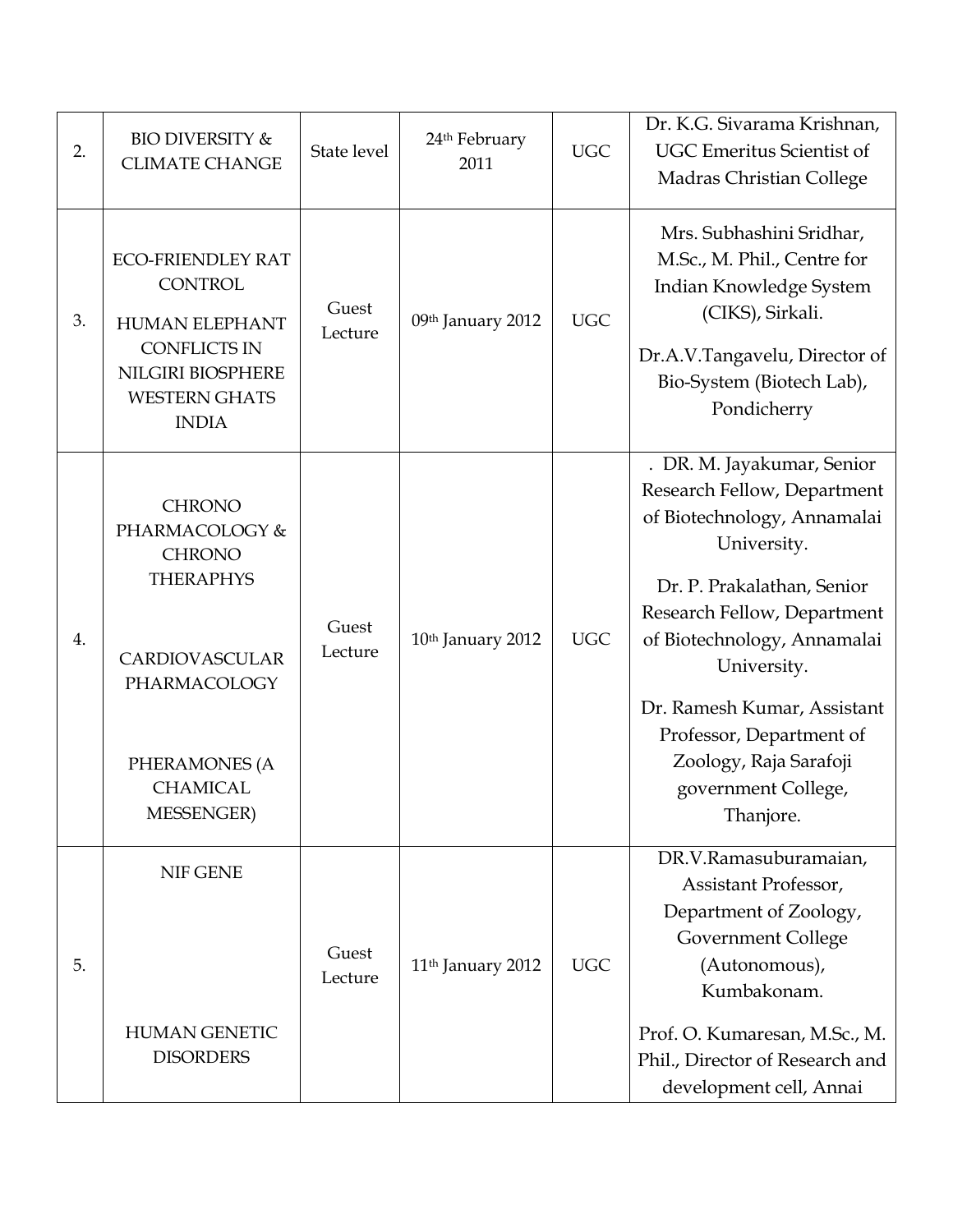|    |                                                                                                                        |                  |                               |            | College of arts & Science,<br>Kumbakonam.                                                                                                                                                                           |
|----|------------------------------------------------------------------------------------------------------------------------|------------------|-------------------------------|------------|---------------------------------------------------------------------------------------------------------------------------------------------------------------------------------------------------------------------|
| 6. | <b>ECONOMIC</b><br>MANAGEMENT &<br><b>AQUACULTURE</b><br><b>RESENT TRENDS IN</b><br><b>INDIA</b><br><b>AGRICULTURE</b> | Guest<br>Lecture | 12 <sup>th</sup> January 2012 | <b>UGC</b> | Mr. S. Jayaraman, M.Sc., M.<br>Phil., B.Ed., Aqua consultant,<br>Best aqua feeds, Sirkali.<br>Mr. A. Poomurugesan, M.Sc.,<br>M. Phil., B.Ed., Director,<br>Cauveri Kadai Madai Formers<br>Federation, Thiruvengadu. |
| 7. | <b>FRONTIERS IN</b><br><b>BIOLOGY</b>                                                                                  | State level      | 30th & 31st<br>January 2012   | <b>UGC</b> | Dr. C.Archunan,<br>Bharathidasan University.<br>Dr. K.G. Sivarama Krishnan,<br><b>UGC Emeritus Scientist of</b><br>Madras Christian College                                                                         |
| 8. | PERSPECTIVES IN<br><b>ANIMAL SCIENCE</b>                                                                               | State level      | 25th April 2013               | <b>UGC</b> | Dr. Selvi Sabanayagam,<br>Annamalai University<br>Dr. G. Dalmin, Government<br>College, Nandanam                                                                                                                    |
| 9. | <b>RECENT TRENDS IN</b><br><b>BIO SCIENCE (RTIBS)</b>                                                                  | State level      | 08th & 09th<br>January 2015   | <b>UGC</b> | <b>State level Conference</b>                                                                                                                                                                                       |

## **34. List the teaching methods adopted by the faculty for different Programmes.**

| Sl. No. | Programm  | <b>Teaching Methods Adopted</b>                                                |
|---------|-----------|--------------------------------------------------------------------------------|
|         | e         |                                                                                |
|         |           | Conventional Chalk and Talk method, questioning and answering                  |
| 1.      |           | approach, displaying of charts, exhibiting the proto-type models, usage of     |
|         | <b>UG</b> | Slide projectors, Motion pictures, OHP presentations, assigning problems to    |
|         |           | solve independently, library hour, invited talks by external expertise, supply |
|         |           | of well -prepared study materials and guidelines for Practical and up-dated    |
|         |           | theories behind practical's well before the commencement of laboratory         |
|         |           | experimental Practical's. Informations from News Papers & magazines-           |
|         |           | Science & Technology.                                                          |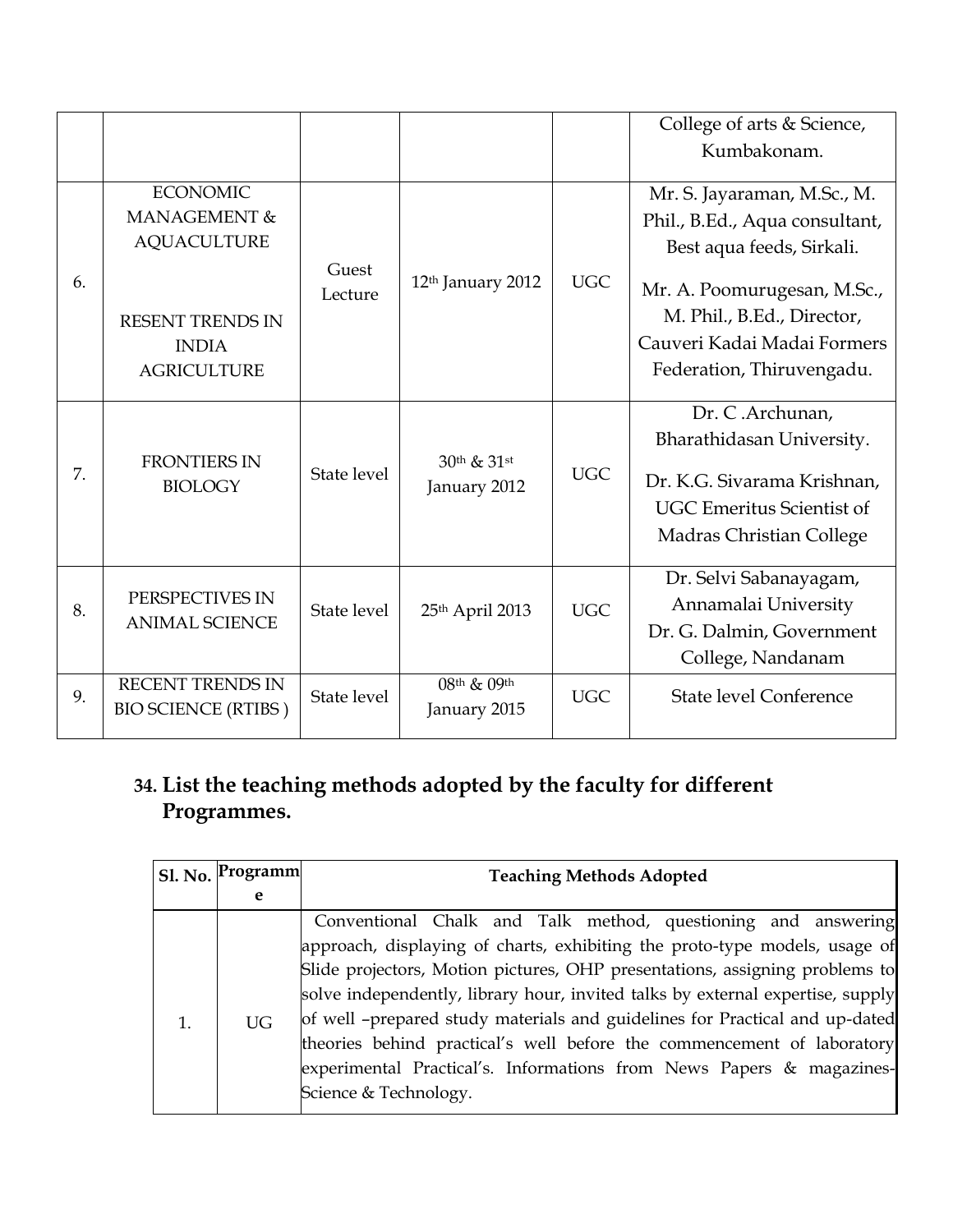| PG | Chalk and Talk method, Interaction with individuals, exhibiting e-contents,<br>simulation of physical models, presentation of downloaded talks of NPTEL<br>(National Program on Technology Enhanced Learning) relevant to PG<br>Students, OHP, Guest Lectures, seminars, library hour allotment, visit to out-<br>side laboratories and supply of study materials. |
|----|--------------------------------------------------------------------------------------------------------------------------------------------------------------------------------------------------------------------------------------------------------------------------------------------------------------------------------------------------------------------|
|    |                                                                                                                                                                                                                                                                                                                                                                    |
|    |                                                                                                                                                                                                                                                                                                                                                                    |

#### **35. How does the department ensure that Programme objectives are constantly met and learning outcomes monitored?**

- a) The system in curriculum facilitates to have a periodic and continuous assessment of the students through CIA and compulsory attendance.
- b) Inter-departmental analysis of both teachers and students in council of heads of the department level and departmental level after every semester ensures the status and directions of on-going trend in achieving the objectives of the Programmes.
- c) An effective and result-oriented monitoring mechanism is practiced by the PRINCIPAL to review the results of students and performance of teachers, every year.
- d) The interest and competition in selecting ZOOLOGY subject by the students in admission process is an indicator for the department to ascertain the fulfillment of the objectives of our well-designed Programmes.
- e) No. of students appearing and getting succeeded in Competitive examinations is closely watched in regular manner.
- f) Periodical checking mechanism supported by feedback from students (of both current and out-going) and alumni and reports of IQAC, helpsto take suitable remedial measures.

## **36. Highlight the participation of students and faculty in extension activities.**

- Student's participation in Extension activities is made mandatory for all UG Programmes. The students of ZOOLOGY do advised to participate in NSS, YRC and Sports etc.
- Students have been conducting awareness Programmes on "learning Science" and in particular, in ZOOLOGY for near school children by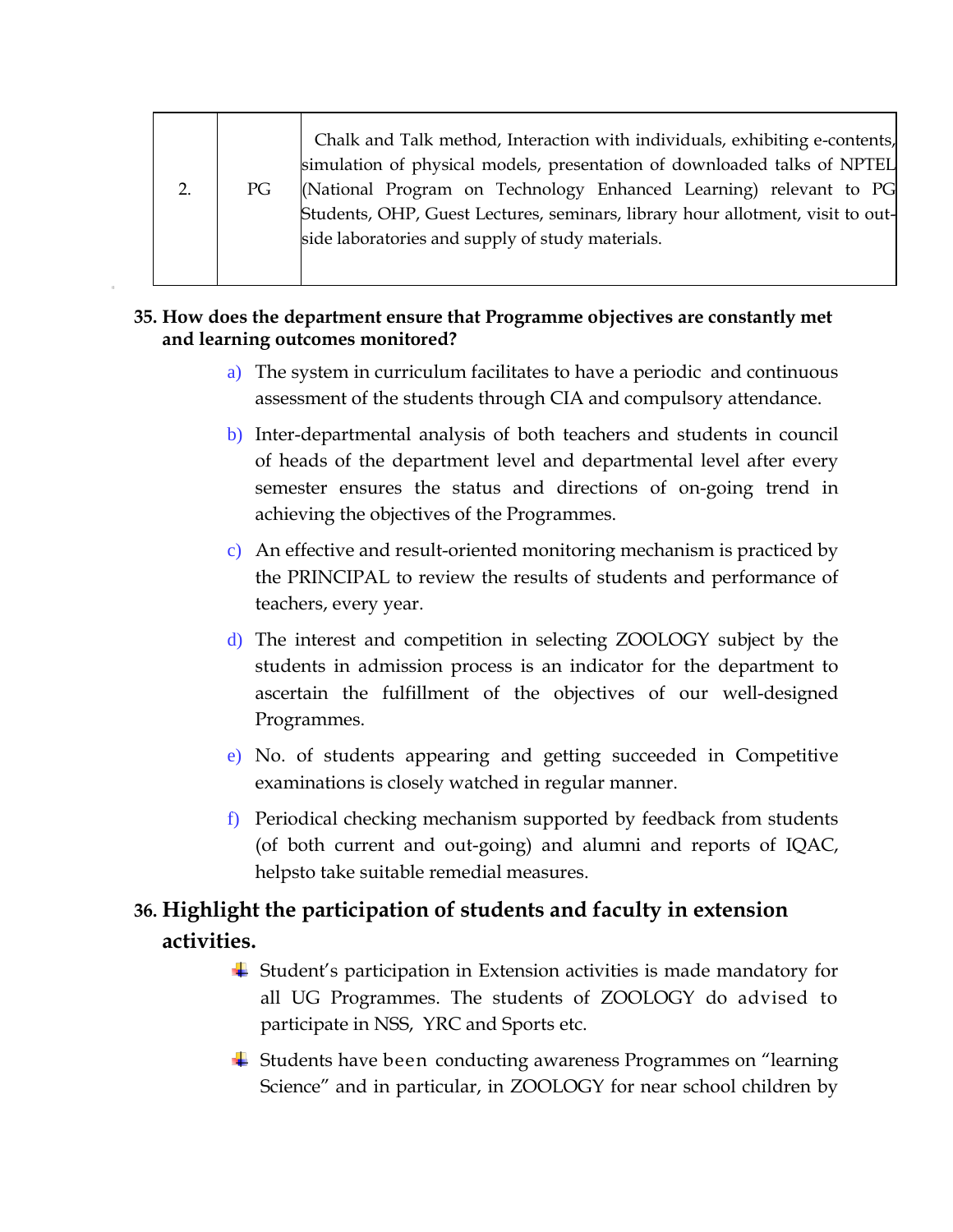deliberations and demonstration.

- The Staff's have conducted more than 5 one-day Programmes for the Higher Secondary School teachers who are handling ZOOLOGY.
- Many of the staff members are actively involved in society-involved Associations and Organizations for the purpose of serving their intellectual expertise.

## **37. Participation of faculties in Various Extension Activities**

| <b>Sl. No.</b> | Name of the Faculty   | Name of the Extension Activity Participated                                                                                                                                                                                                                                                                                                                                                                                                                                                                                                                                                                                                                                                                                                                                                                                                                                                                                                                                                                         |
|----------------|-----------------------|---------------------------------------------------------------------------------------------------------------------------------------------------------------------------------------------------------------------------------------------------------------------------------------------------------------------------------------------------------------------------------------------------------------------------------------------------------------------------------------------------------------------------------------------------------------------------------------------------------------------------------------------------------------------------------------------------------------------------------------------------------------------------------------------------------------------------------------------------------------------------------------------------------------------------------------------------------------------------------------------------------------------|
| 01             | Dr. J. Gokulakrishnan | NSS Programme Officer - Unit IV from 10.09.2012 to<br>till date and leads to conduct special camp in the<br>adopted villages from 2013, 2014, 2016, 2017.<br>Successfully conducting two or three blood donation<br>camps every year in college campus from 2012-2018.<br>Participated in wild life census on 20 & 21 January<br>2018, bird census in Point Calimere wildlife<br>sanctuary at Kodiyakarai.<br>Participating<br>CIKS, Sirkazhi.<br>Training<br>on<br>Biofertilizer<br>Production<br>and Vermicomposting<br>Techniques Programme 21 & 22 June 2017.<br>Poompuhar college students and forest officials<br>involved in a clean - up drive along the pazhayar<br>coast on 23.01.2016<br>M.S. Swaminathan Research Foundation fish for all<br>Research and training centre in Poompuhar. Olive<br>ridley awareness Programme & Coastal cleaning on<br>05.03.2015.<br>Participated in wildlife census on 23rd & 24th January<br>2010, bird census in Point Calimere wildlife<br>sanctuary at Kodiyakarai. |
| 02             | Dr. S. Lakshmanan     | NSS Programme Officer, Unit IV, 26.08.2009 to<br>10.09.2012<br>NCC Officer, Lieutenant 12.08.2014 to till date<br>(Commission No. NCC/14110284 dated 20.10.2016)                                                                                                                                                                                                                                                                                                                                                                                                                                                                                                                                                                                                                                                                                                                                                                                                                                                    |
| 03             | Mr. K. Elanchezhian   | M.S. Swaminathan Research Foundation fish for all<br>Research and training centre in Poompuhar. Olive<br>ridley awareness Programme & Coastal cleaning on<br>05.03.2015.                                                                                                                                                                                                                                                                                                                                                                                                                                                                                                                                                                                                                                                                                                                                                                                                                                            |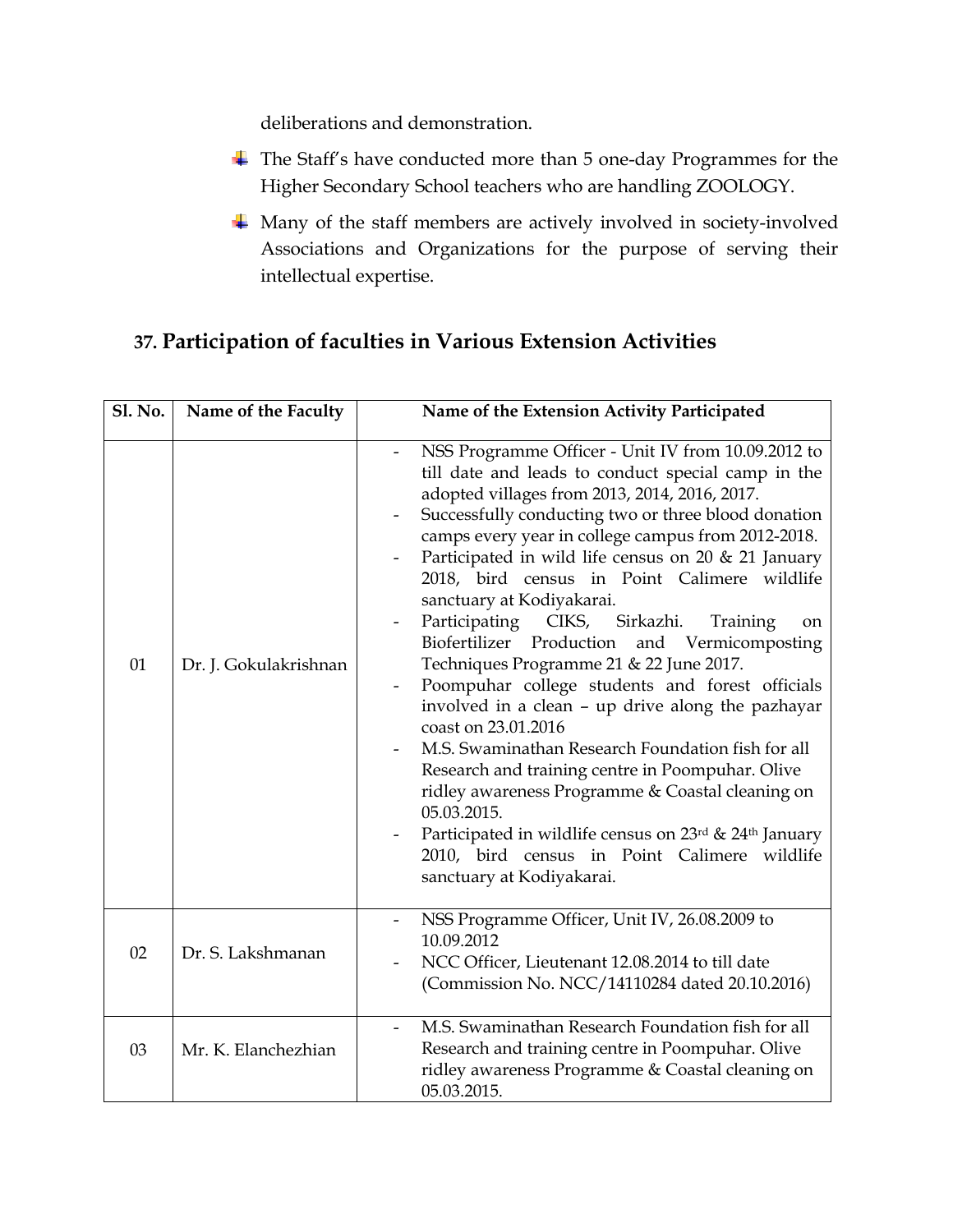#### **38. Give details of "beyond syllabus scholarly activities" of the Department.**

- $\checkmark$  Coaching to students for the preparation of UGC-CISR JRF cum Lecturer Test, SLET and other competitive examinations.
- $\checkmark$  Training the students to participate in Zoology Quiz Programmes
- $\checkmark$  Training the students to inculcate the learning skills, interpersonal and intra-personal skill and career choosing skills (through workshops)

## **39. State whether the Programme / department is accredited / graded by other agencies. Give details: Nil**

#### **40. Detail any five Strengths, Weaknesses, Opportunities and Challenges (SWOC) of the department**

#### **Strengths:**

- Effective Support in the form of laboratory equipments from the Government for the introduction of any new and innovative Research Programme.
- Even with moderate research possibilities, the department is capable of pursuing research in par with University departments and many leading institutions.
- Good and conducive opportunities for students vertical progress up to Research Level
- Thirst towards adaptability towards the up-dating of academic Programmes according to the demand.
- Female staff members outnumber the male staff members in the present and in student strength scenario where female students outnumber male students.

#### **Weaknesses:**

- Substantial decrement in science learning due to the invasion of engineering studies and more over the Programmes in Zoology are purely basic.
- Inability to network with other institutions (like other urban Colleges)
- Low profile of Teachers exposure towards advancement in Zoology.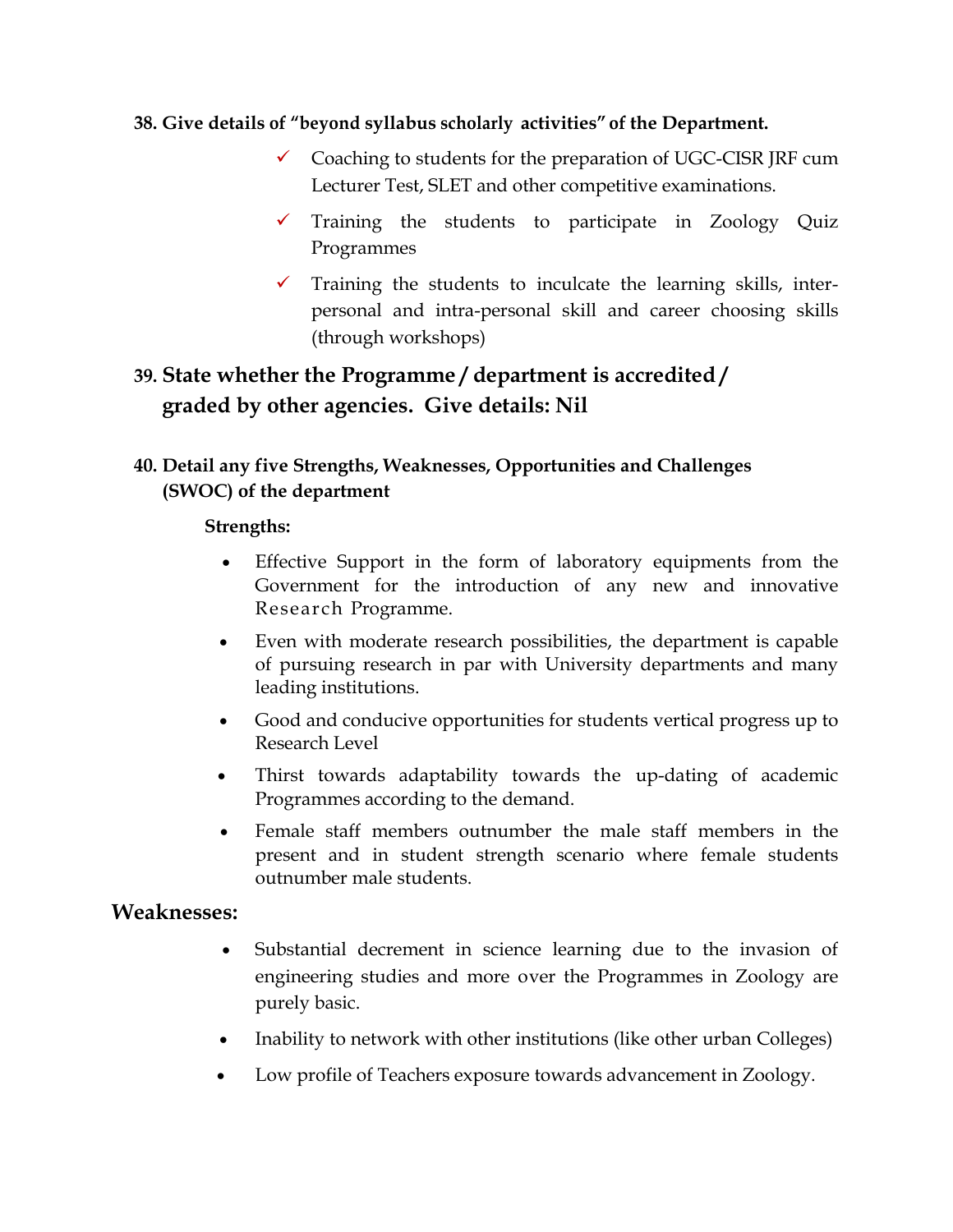Abolition of minor projects for college teachers and financial assistance to individual departments in the form of DST-FIST,has become unforeseen difficulty while progressing towards upwards.

## **Opportunities:**

- Wide scope for learning job-oriented certificate, diploma and PG Diploma course concurrently during the course duration.
- Students have chance to appear confidently in competitive examinations as extra-coaching on specific skill is set made available.
- Special coaching classes for NET/SLET/UGC-CSIR pave way to the students to go further in their academic excellence.
- Each student could enrich his/her technical skills as the related opportunities do available in the department.
- The past history and positive trend which prevails in the department help each and every student to expand their knowledge in all aspects.

### **Challenges:**

- Teaching Zoology seems to be tough task and that to the first generation learners make more challengeable. The success rate of the department shows the success trend in meeting out such challenges in effective manner.
- Sudden transition from local language to English in Undergraduate level students is a regular taunting task. However, training through Bridge courses and spoken English labs help to get rid of the challenges.
- Networking with other institutions is a major problem which lies in the department. Recent advancements in the campus improvement, through technological connectivity, we attempt to reduce the same.

#### **Future plans of the department.**

- To set a Research Centre with the help of DST and UGC.
- To have more enriching programs for Staff and Students (like seminar, Symposia and Workshops).
- To get more projects from UGC, CSIR and DST